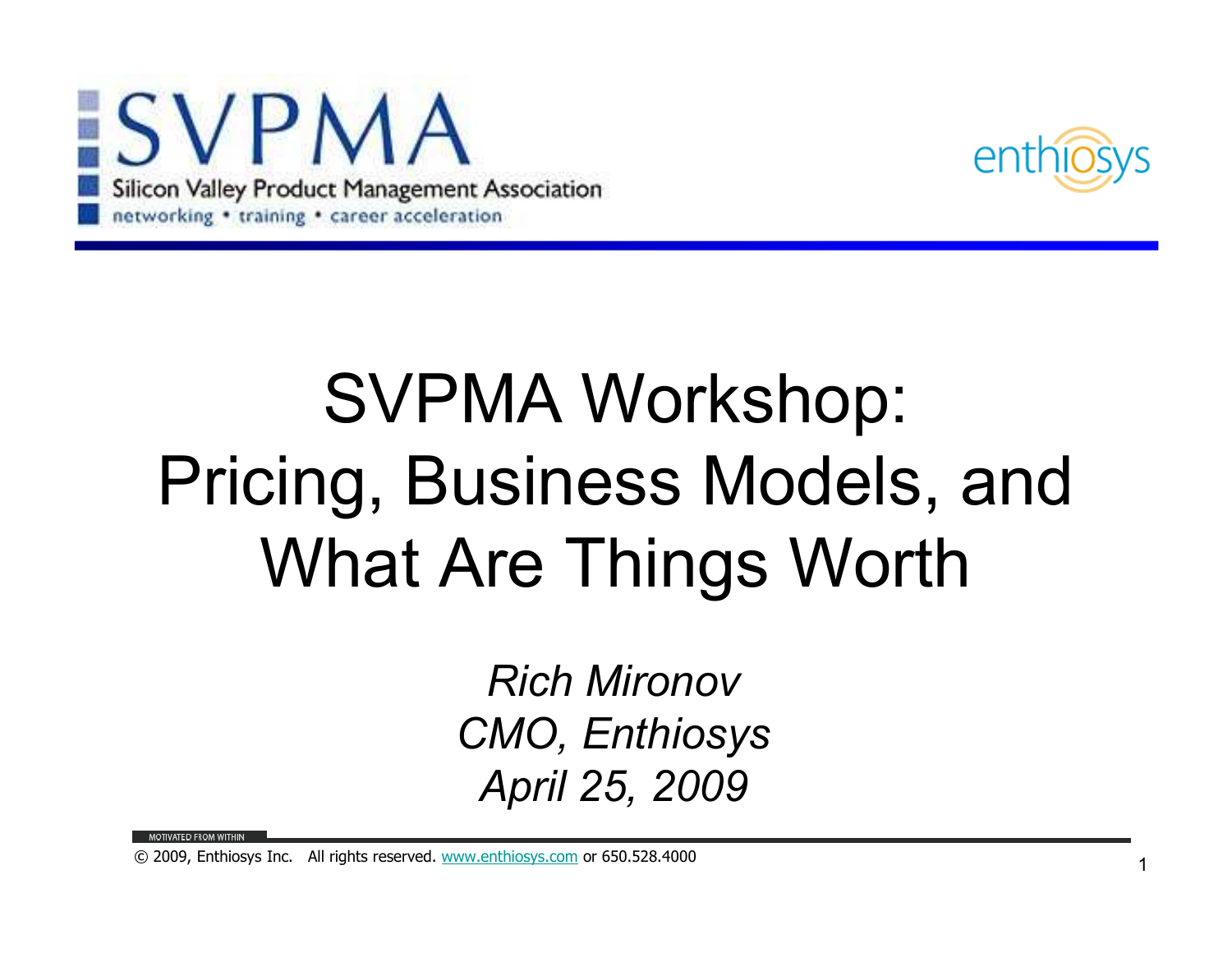#### © 2009, Enthiosys Inc. All rights reserved. www.enthiosys.com or 650.528.4000

#### Agenda

- $\bullet$ **Introductions**
- $\bullet$ Basics of Pricing
- •Case Study #1: Consulting
- $\bullet$ Case Study #2: iPass
- •Exercise #1: Teleportation
- $\bullet$ More About Software Pricing
- Exercise #2: SaaS (Innovation Games Online)



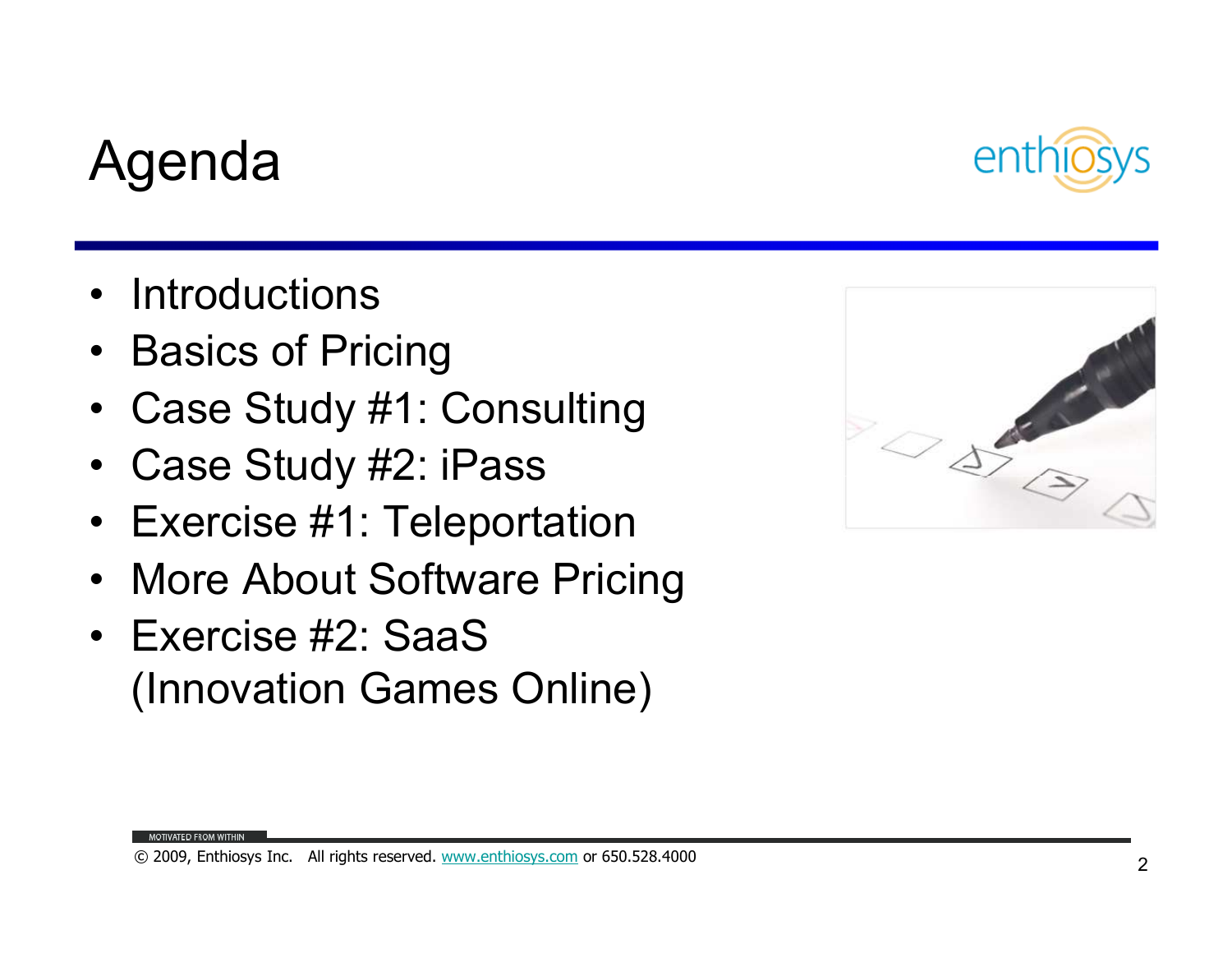

#### **Objectives**

- See where pricing fits
- Work a few exercises
- Appreciate the scope of issues
- •Laugh a little

**ITIVATED FROM WITHII** 

• Not a deep dive on financial modeling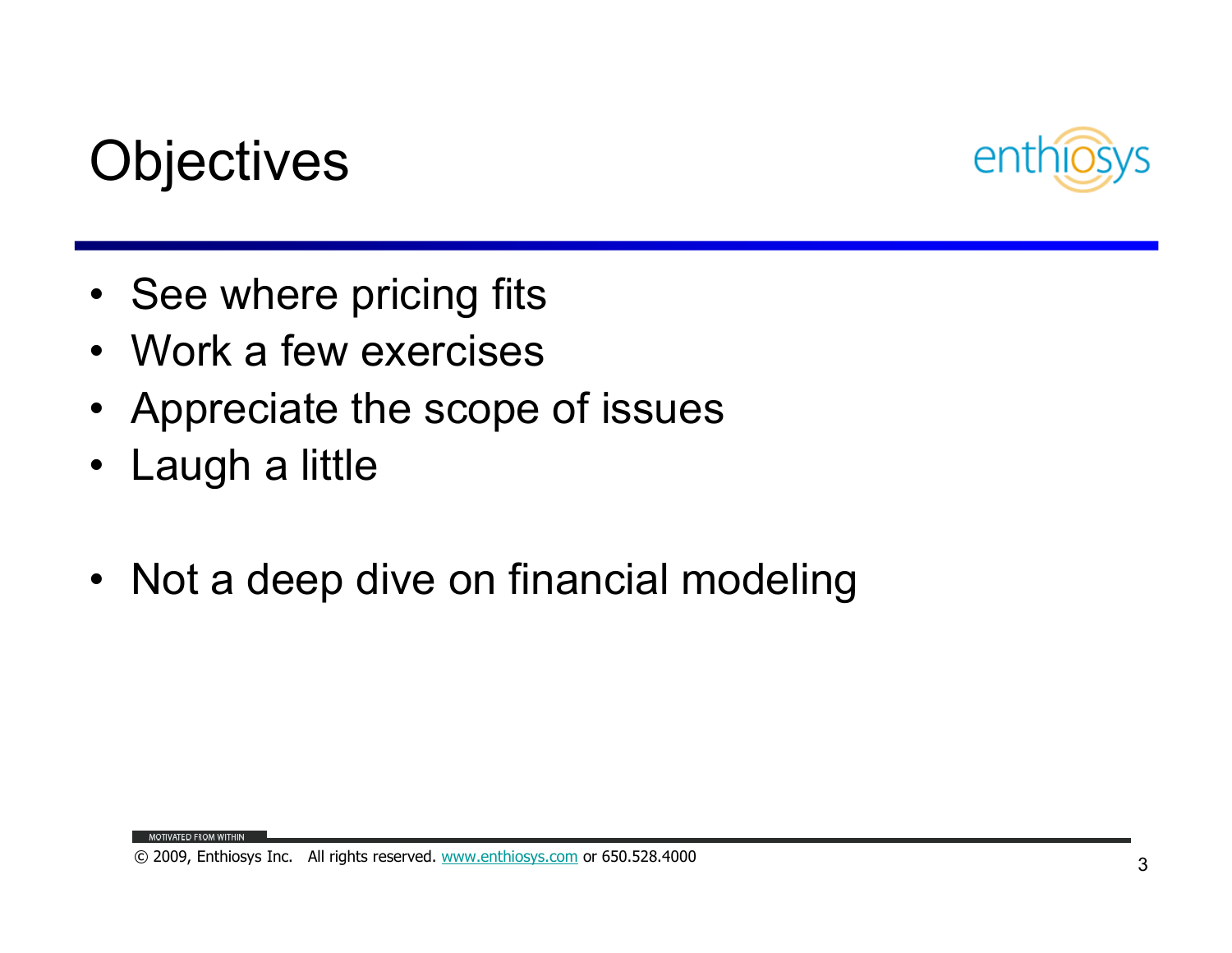#### Agenda

MOTIVATED FROM WITHIN

#### $\bullet$ **Introductions**

- $\bullet$ Basics of Pricing
- $\bullet$ Case Study #1: Consulting
- $\bullet$ Case Study #2: iPass
- Exercise #1: Teleportation  $\bullet$
- $\bullet$ More About Software Pricing
- Exercise #2: SaaS (Innovation Games Online)



#### © 2009, Enthiosys Inc. All rights reserved. www.enthiosys.com or 650.528.4000

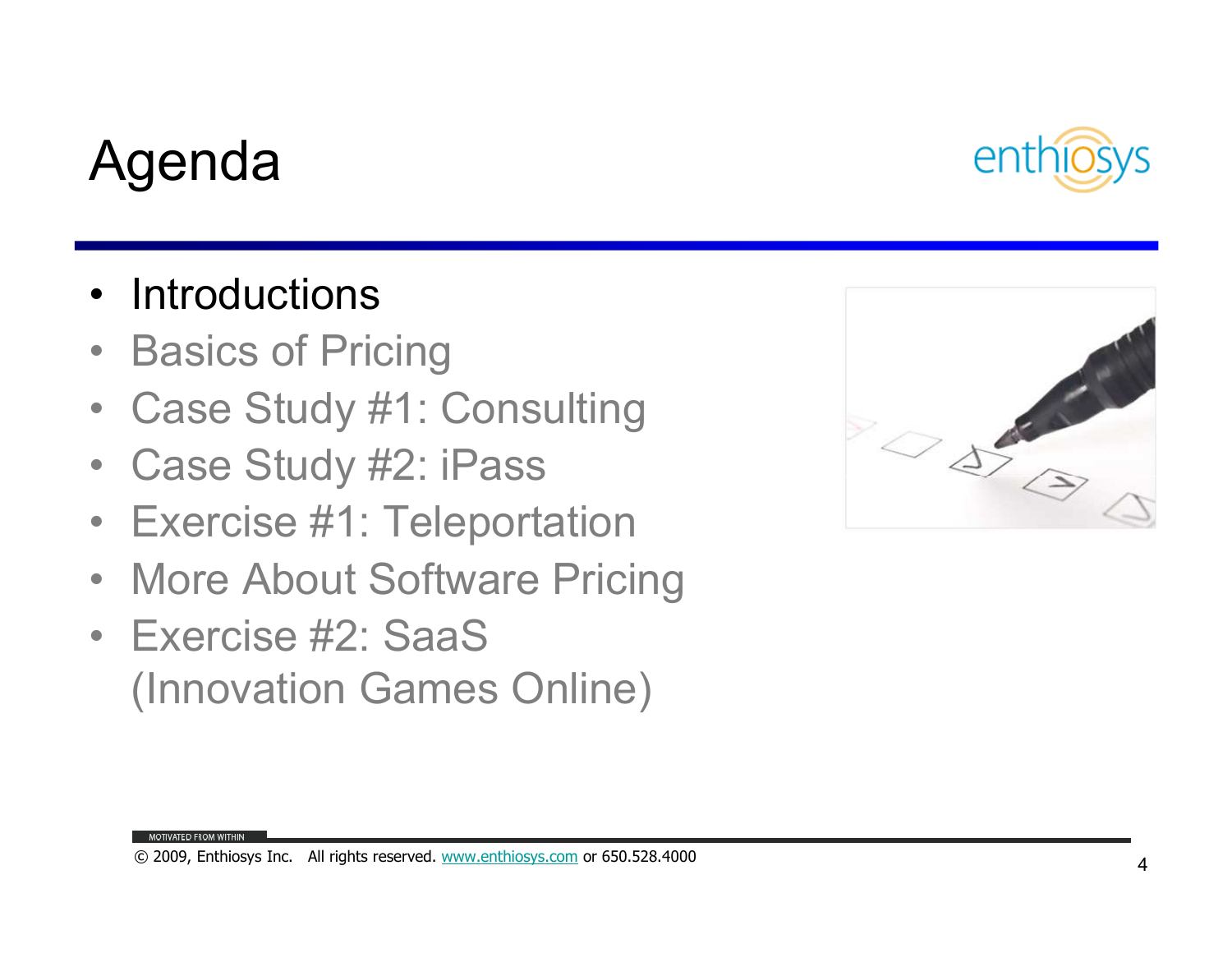### An Unapologetic Product Guy



- CMO at Enthiosys, agile product mgmt consultancy
	- –Business models/pricing, roadmaps
	- Innovation Games ® and customer needs
	- Agile transformation, interim PM executive
- Repeat offender at software prod mgmt
	- –Tandem, Sybase, four start-ups
- "The Art of Product Management" and Product Bytes
- Haas executive education faculty



© 2009, Enthiosys Inc. All rights reserved. www.enthiosys.com or 650.528.4000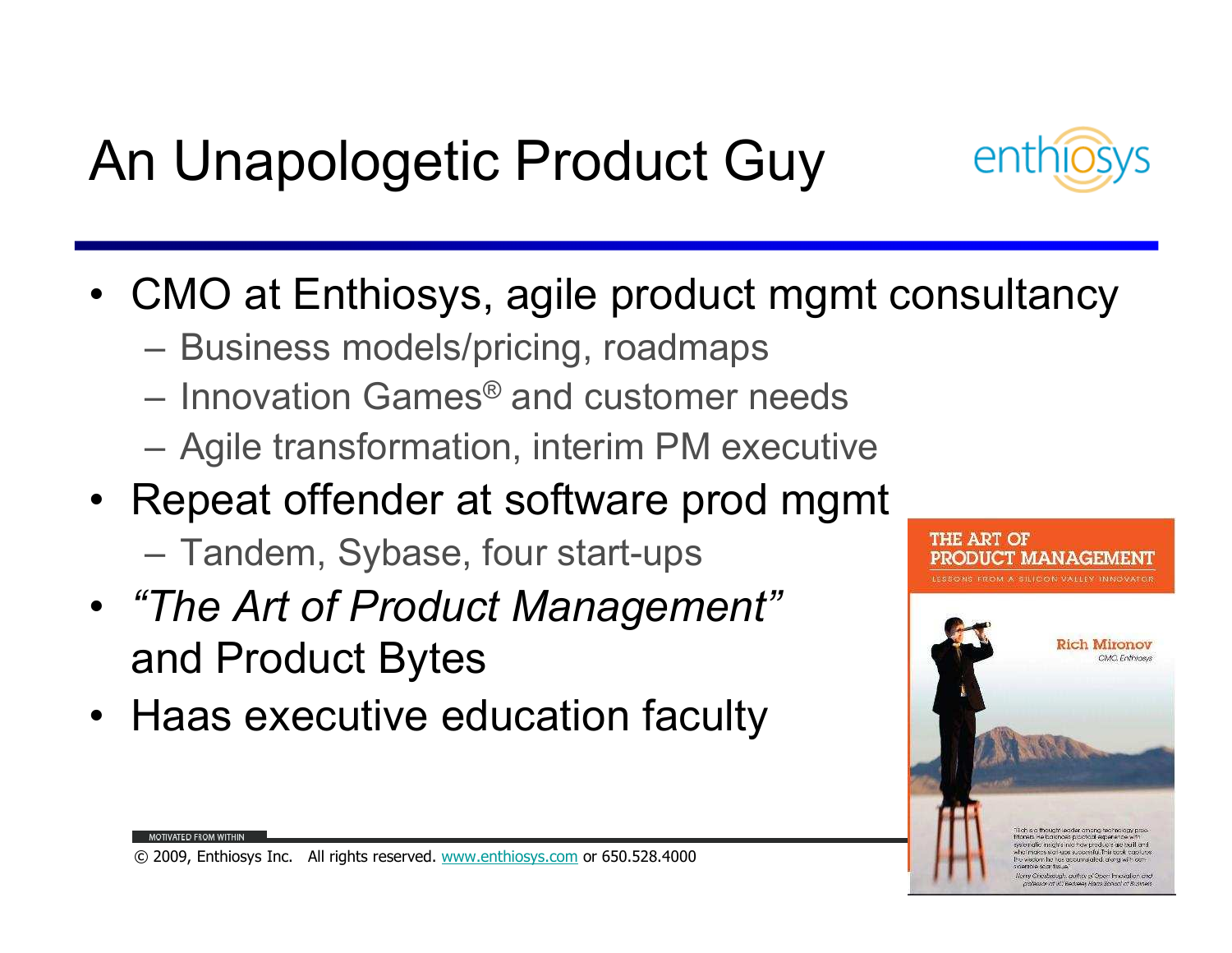#### Where Does Product Mgmt Fit?



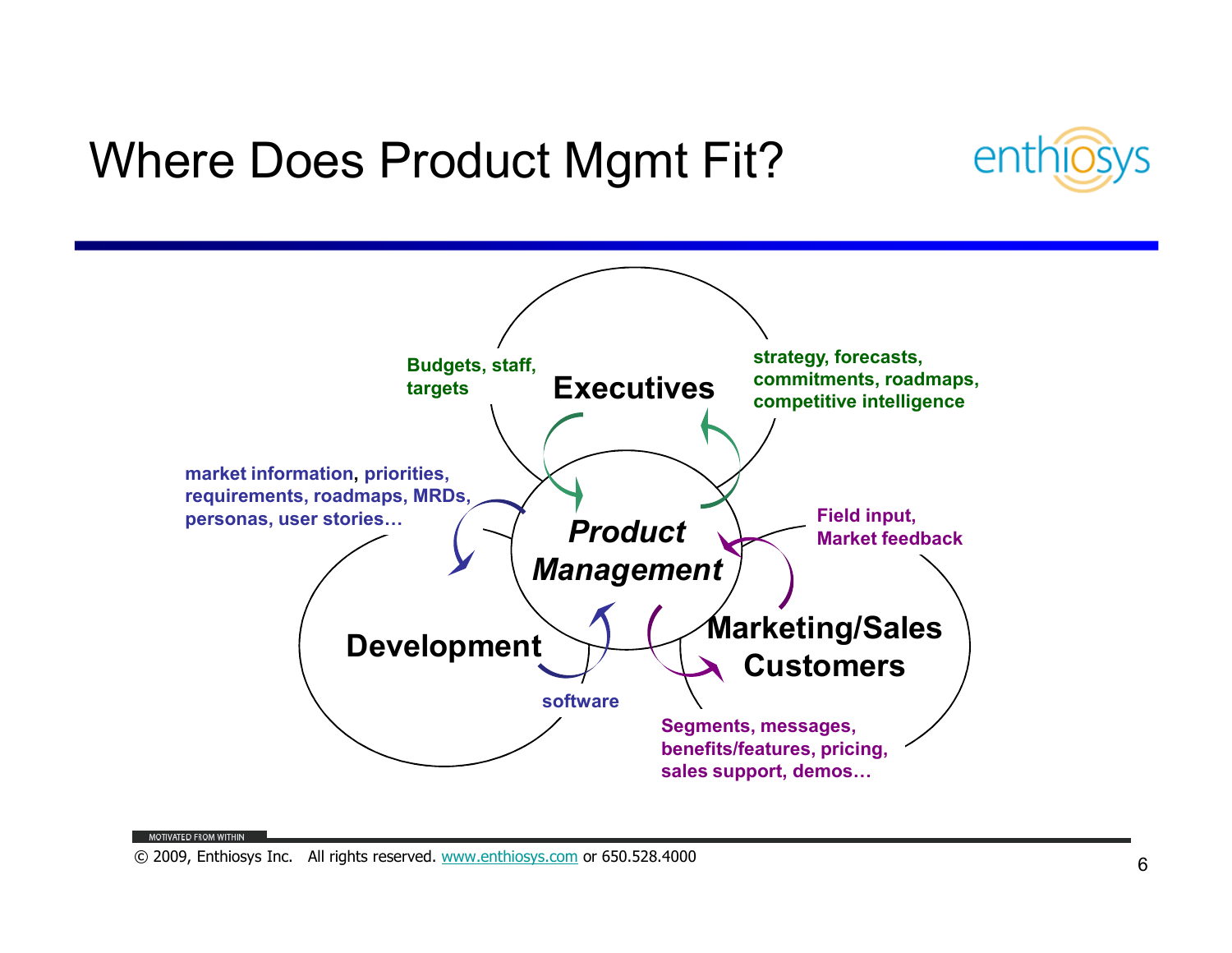#### © 2009, Enthiosys Inc. All rights reserved. www.enthiosys.com or 650.528.4000

#### Agenda

- $\bullet$ **Introductions**
- $\bullet$ Basics of Pricing
- $\bullet$ Case Study #1: Consulting
- $\bullet$ Case Study #2: iPass
- Exercise #1: Teleportation  $\bullet$
- $\bullet$ More About Software Pricing
- Exercise #2: SaaS (Innovation Games Online)



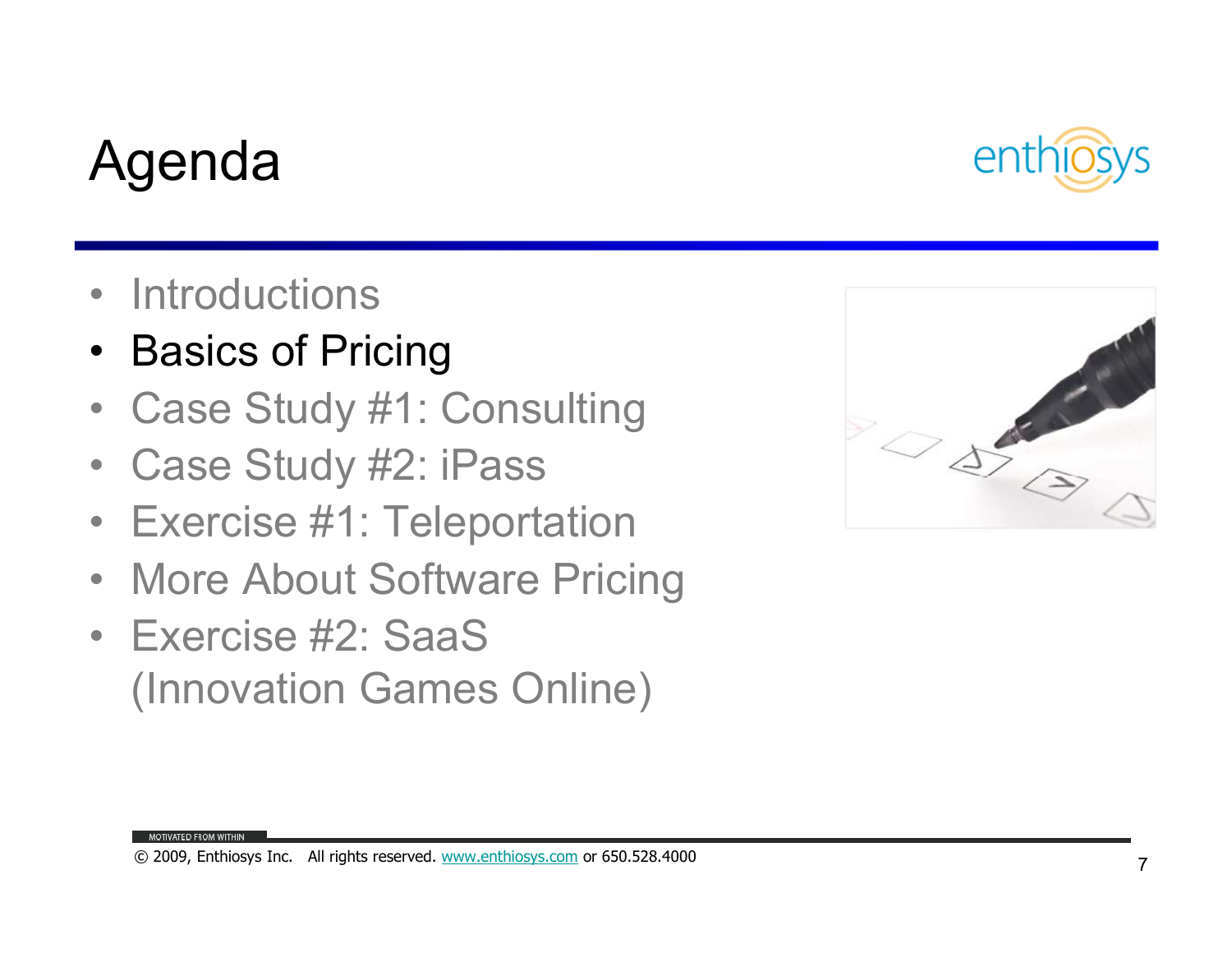

"Pricing is almost never about the number. It's about the model."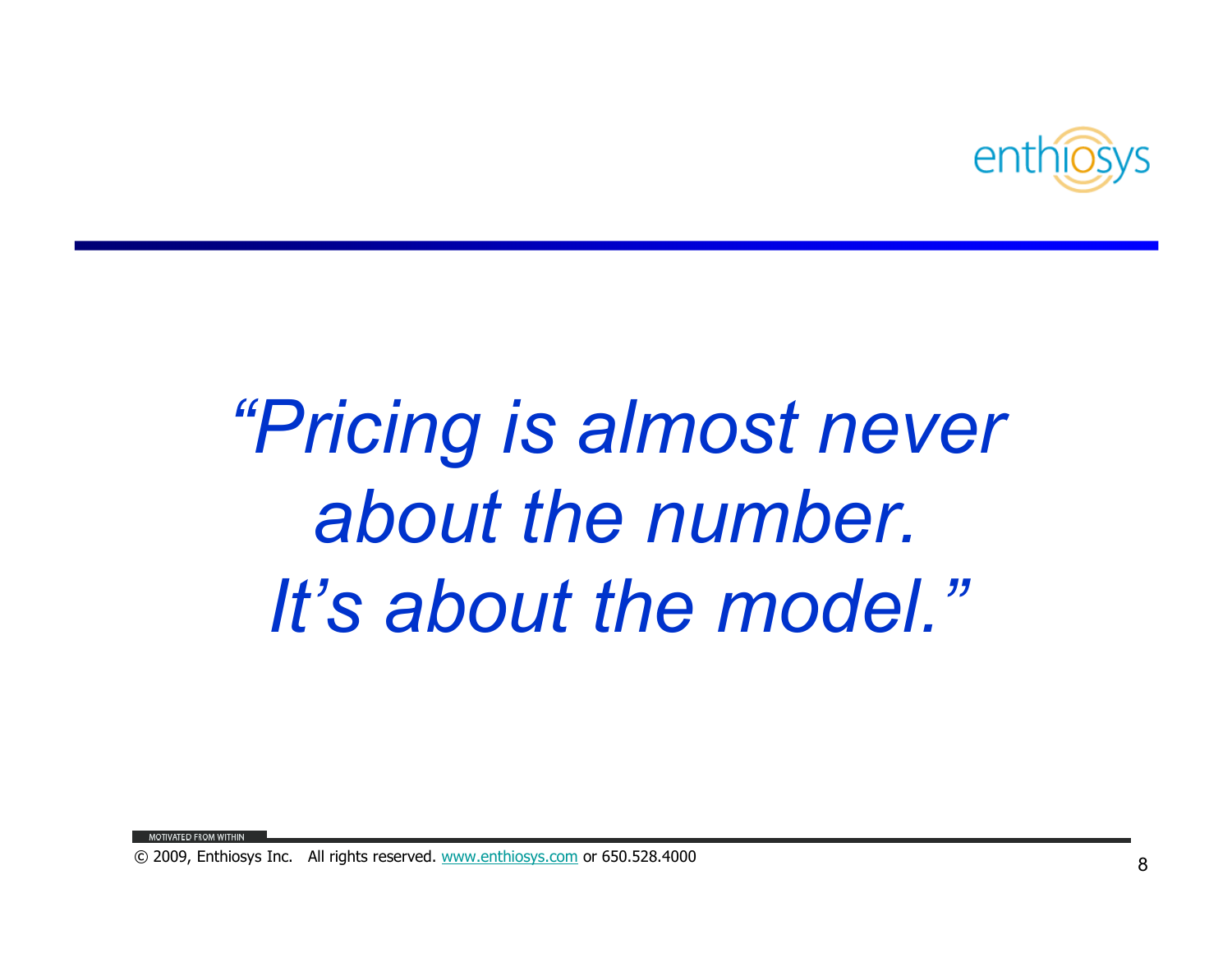#### **Context**



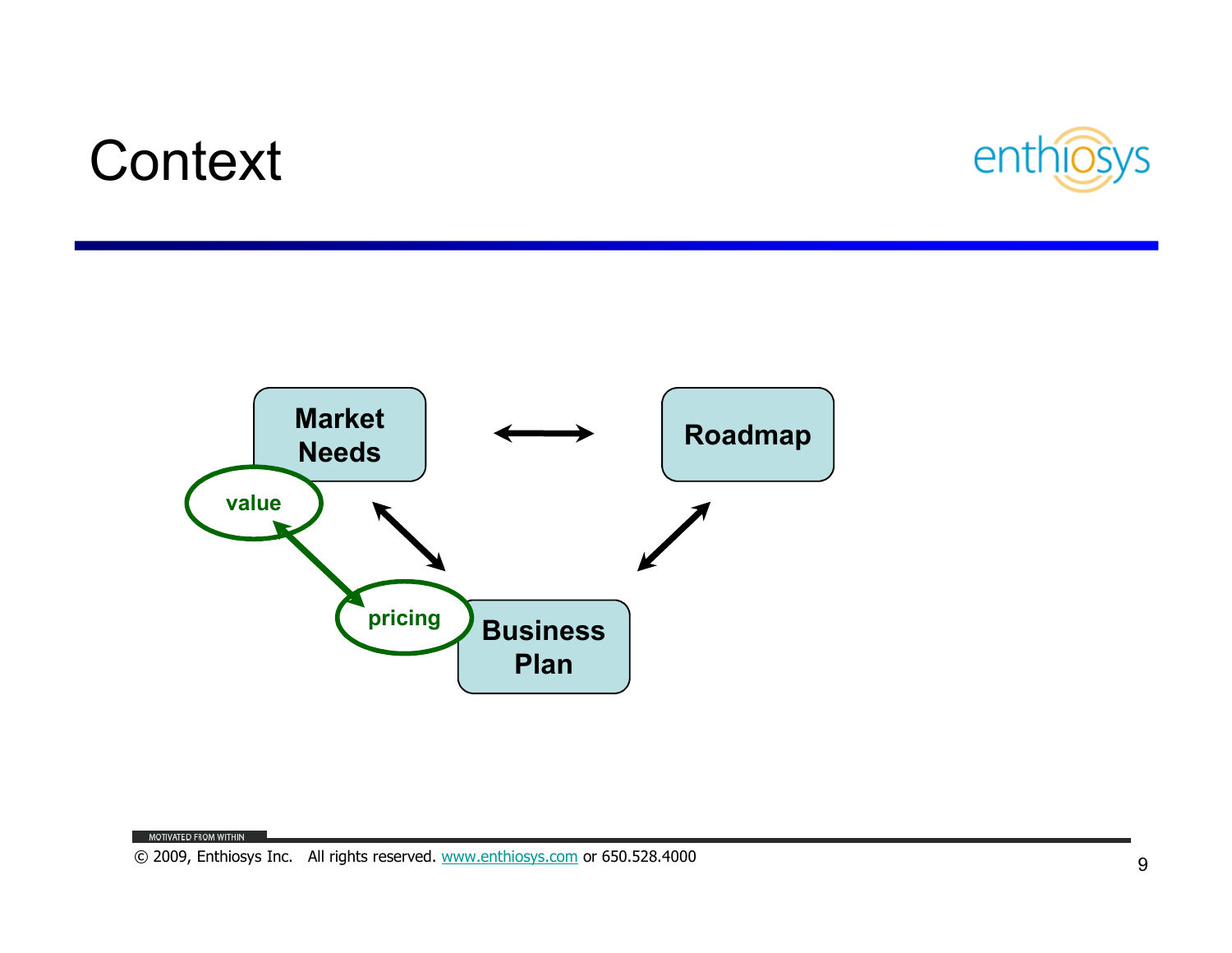Bottoms-Up or Top-Down?



- We'll be focused on market pricing (bottoms-up)<br>"We'll be focused on market pricing (bottoms-up)
	- – $-$  "What the market will bear"
	- Considering pricing models and specific prices
- Companies also need top-down
	- Justifying R&D investments, projecting revenue
	- –"We need higher prices to hit break-even sooner"
- Iterative<br>• Interne
	- Intersection of market, business model, costs…

|   | Microsoft Excel - Book1 |                |                 |                | $ \Box$ $\times$ |
|---|-------------------------|----------------|-----------------|----------------|------------------|
| 国 | File<br>Edit            | View<br>Insert | Tools<br>Format | Window<br>Data |                  |
|   | Help<br>Zip             |                |                 |                | _ <i>큰</i> ×     |
|   | А                       | в              | С               | D              |                  |
|   |                         | FY 10          | FY 11           | FY 12          |                  |
| 2 | Units                   | 250            | 750             | 2,250          |                  |
| 3 | Price                   | \$50,000       | \$50,000        | \$50,000       |                  |
| 4 | Revenue                 | \$12,500,000   | \$37,500,000    | \$112,500,000  |                  |
| 5 |                         |                |                 |                |                  |
| я |                         |                |                 |                |                  |
| н | $H \setminus$ Sheet1 /  |                |                 |                |                  |

© 2009, Enthiosys Inc. All rights reserved. www.enthiosys.com or 650.528.4000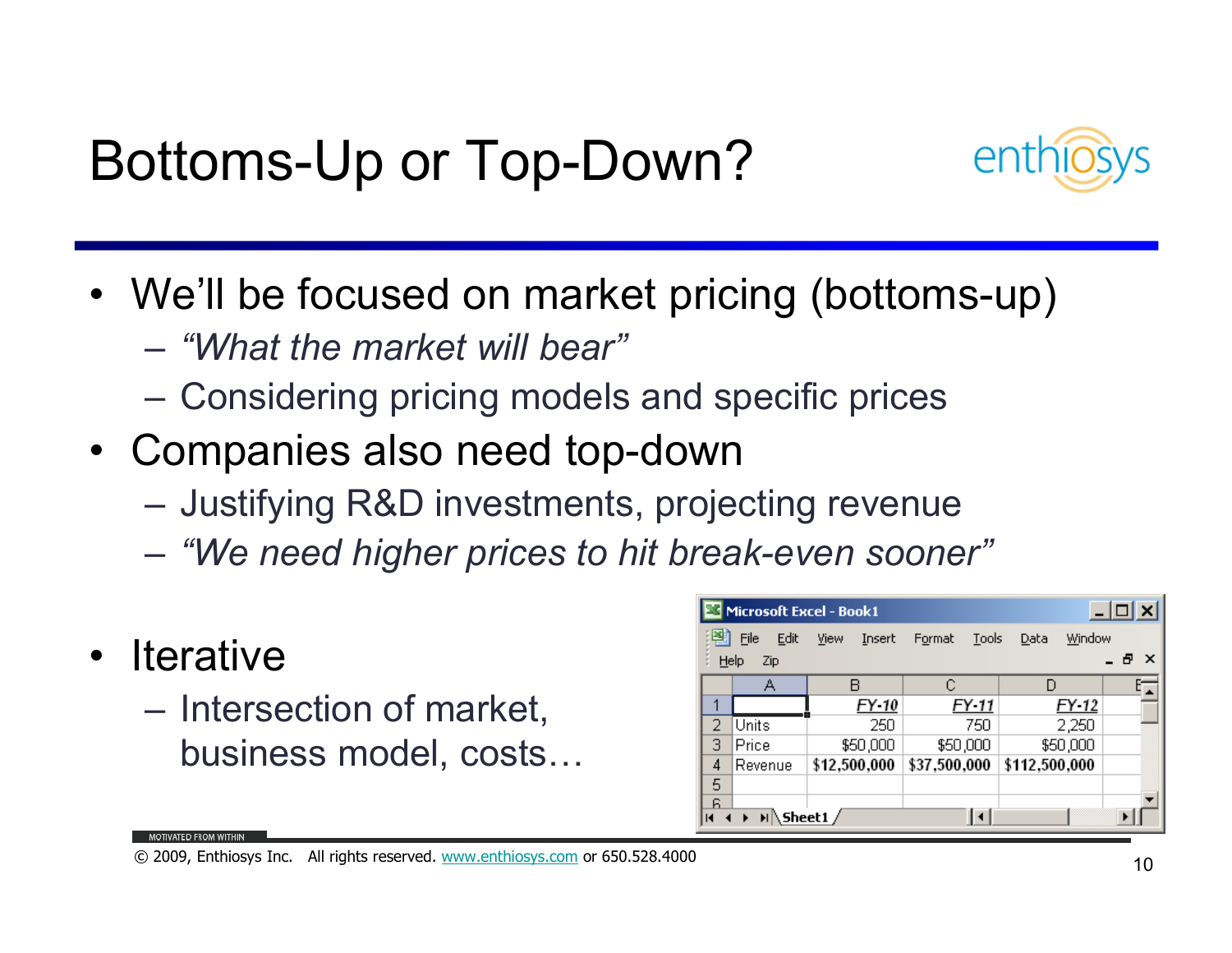### Where Does Pricing Fit?



- •Rarely the headline
- Part of the business model<br>How do we make manay?
	- How do we make money? How much?
	- Revenue/profit/shipment forecasts
- Supports core value proposition
	- "Our product/service saves vou y "Our product/service saves you \$\$\$\$…
	- …and we want 15% of the savings."
- Often an obstacle to buying
	- Too complex
	- –Much too high (sticker shock) or too low (desperate)
	- Free (no reason to trade up)

© 2009, Enthiosys Inc. All rights reserved. www.enthiosys.com or 650.528.4000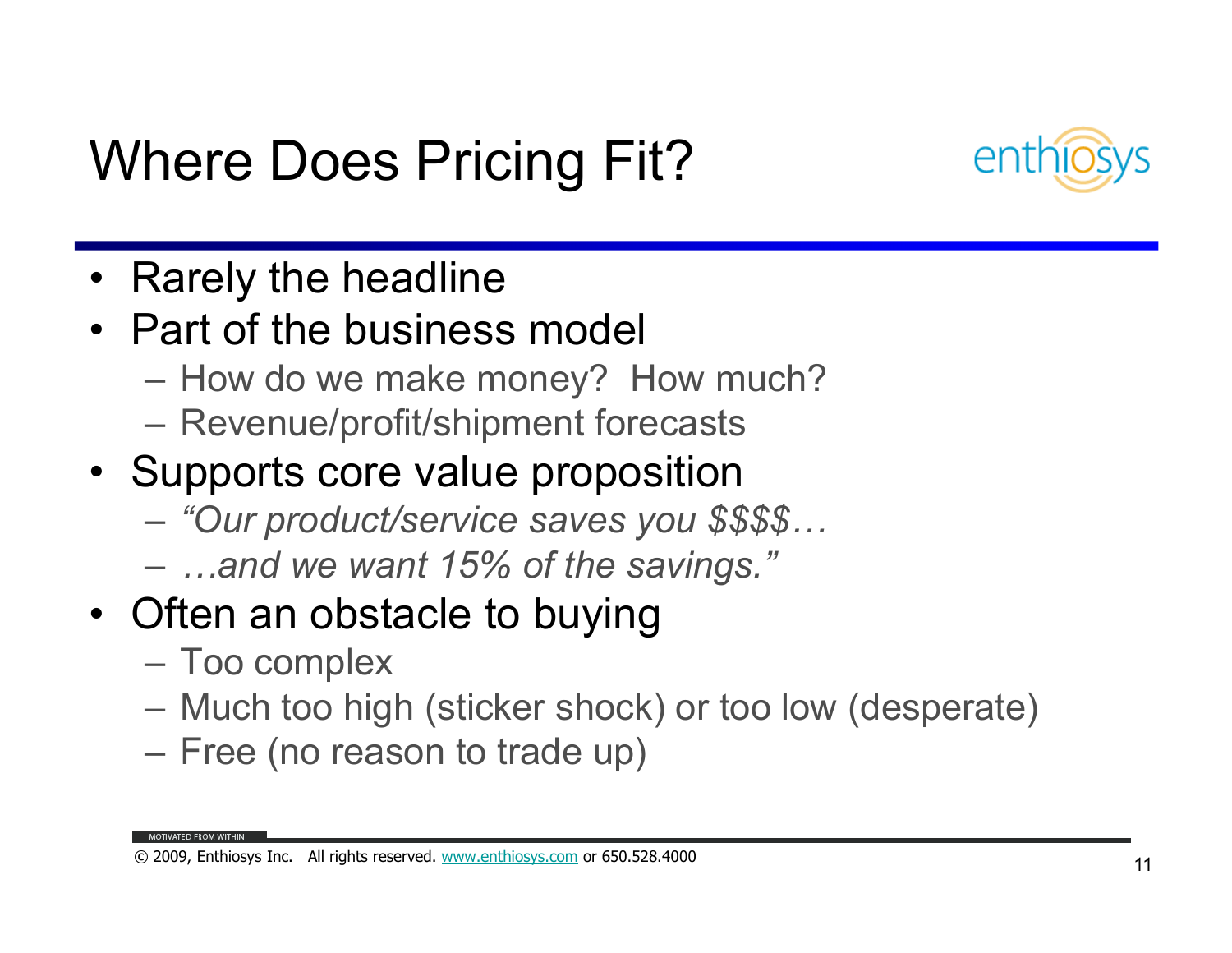



- Big companies that do serious pricing analysis
	- –General Mills, Goldman Sachs, United Airlines, Toyota
- Small companies built on a pricing strategy SalesForce.com, NetFlix, ZipCar
- Companies that don't handle pricing strategically
	- Nearly everyone else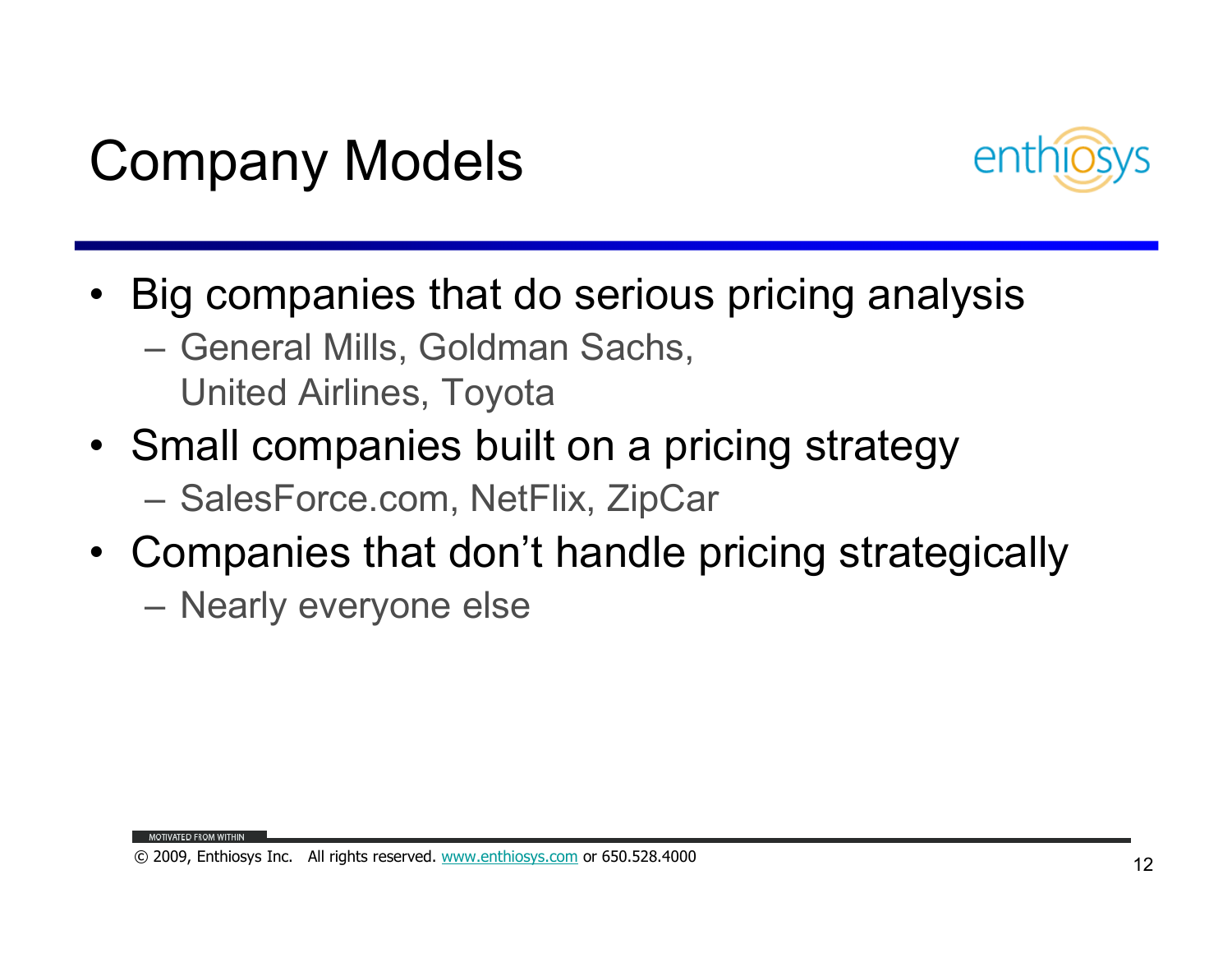#### Philosophies and Approaches



• We have the data, resources and commitment to do serious pricing analysis

Patient and scientific

- The market defines pricing models and prices–Small fish, big pond
- We have an explicit pricing strategyBut little data
- Our costs and ROI requirements define pricesCost-plus
- We can't ship until someone picks a price

© 2009, Enthiosys Inc. All rights reserved. www.enthiosys.com or 650.528.4000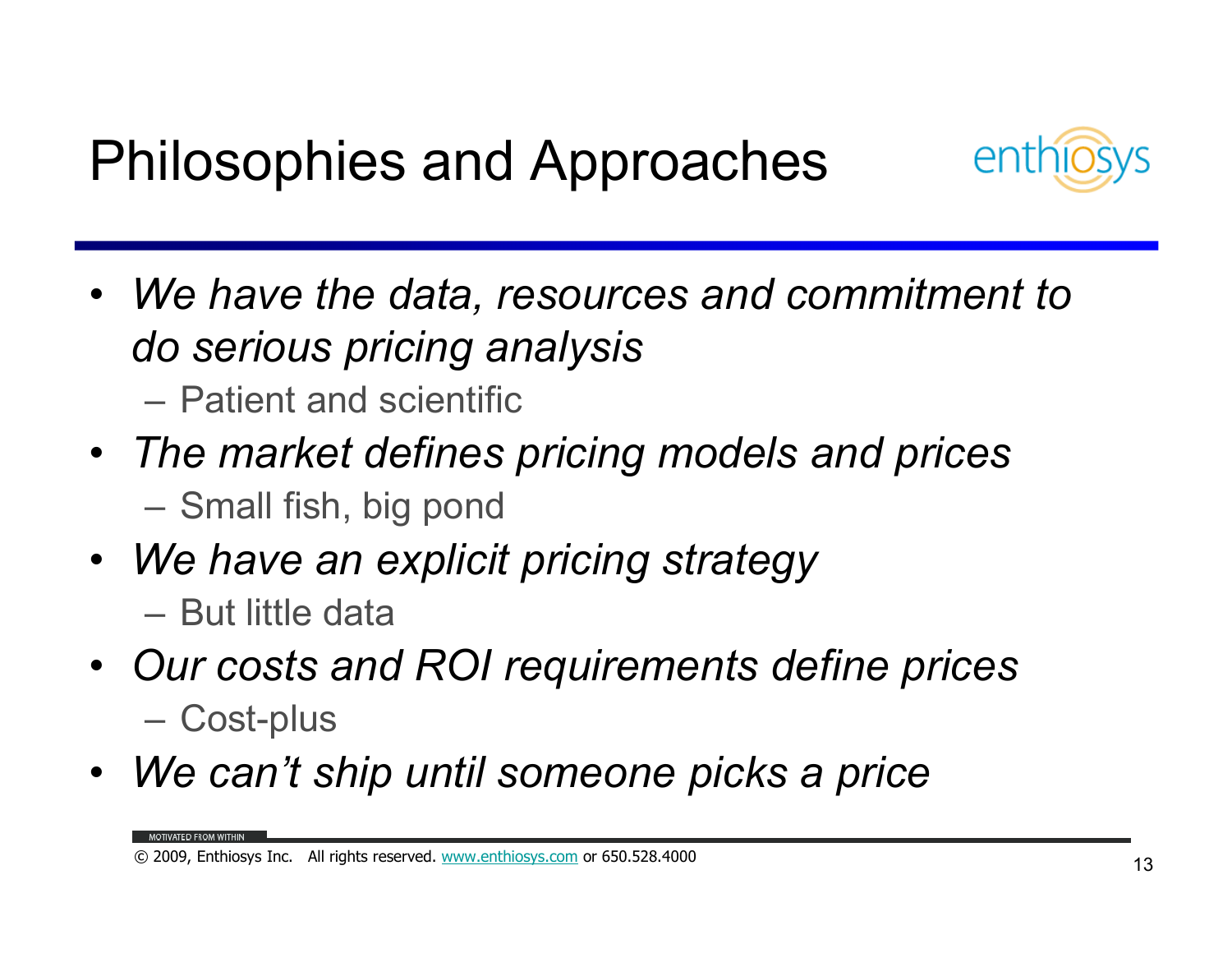#### New and Mature Markets



| <b>Mature</b><br>markets | <b>Outside</b><br>threats,<br>late-<br><b>comers</b> | <b>Compete</b><br>on price          |
|--------------------------|------------------------------------------------------|-------------------------------------|
| <b>New markets</b>       | <b>Let 1000</b><br><b>Flowers</b><br><b>Bloom</b>    |                                     |
|                          | <b>New pricing</b><br>models                         | <b>Dominant</b><br>pricing<br>model |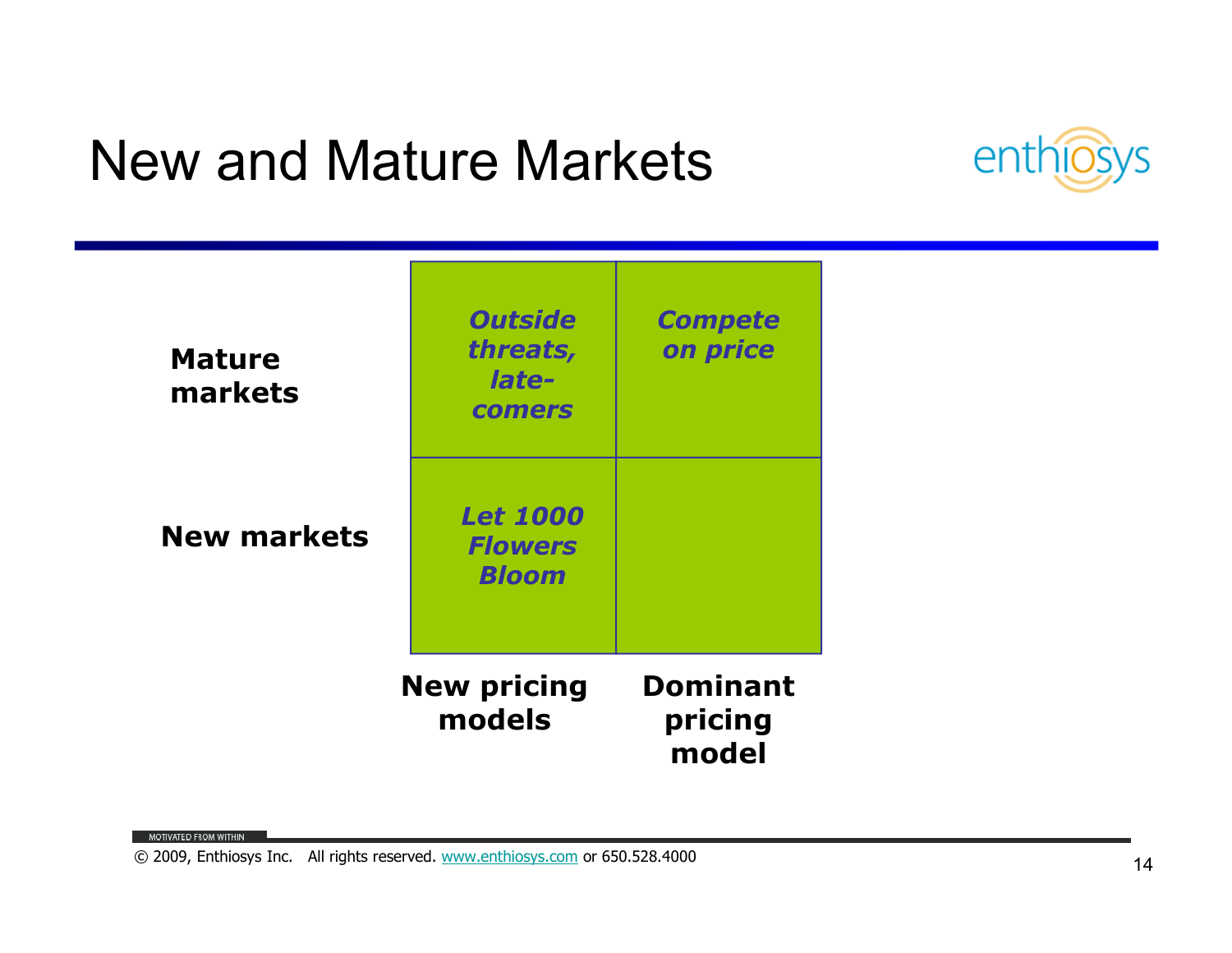Start with Customer View



• Customers buy most products to make money or save money

How do they describe value?

- Quantify it for them
	- $-$  THAY WAITE SHAIR They won't spend the time to analyze this fully
- Assume you can capture a fraction of value
	- –B2B: often 5% to 15%
	- Consumers ouen or Consumers often driven by fashion, not analytics

© 2009, Enthiosys Inc. All rights reserved. www.enthiosys.com or 650.528.4000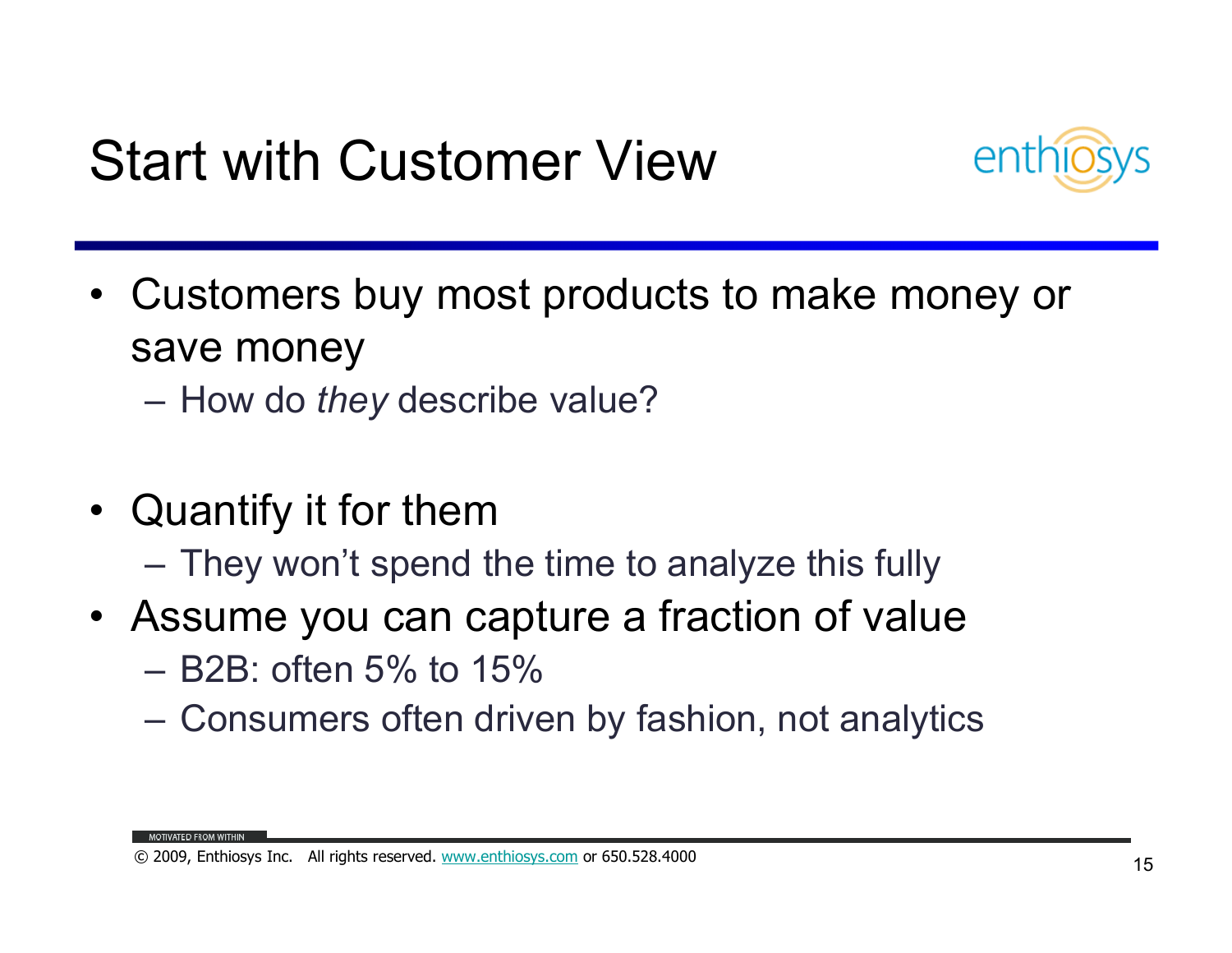#### Pricing Your Start-Up

- Why will customers buy?
	- –Tell a story in customer's own language
- What's the natural unit of exchange?
	- How do they derive value? What does the competition do?
	- –Can you split off a profitable segment?
- How much of customer value can you capture?
- Test, trial-close, get your hands dirty



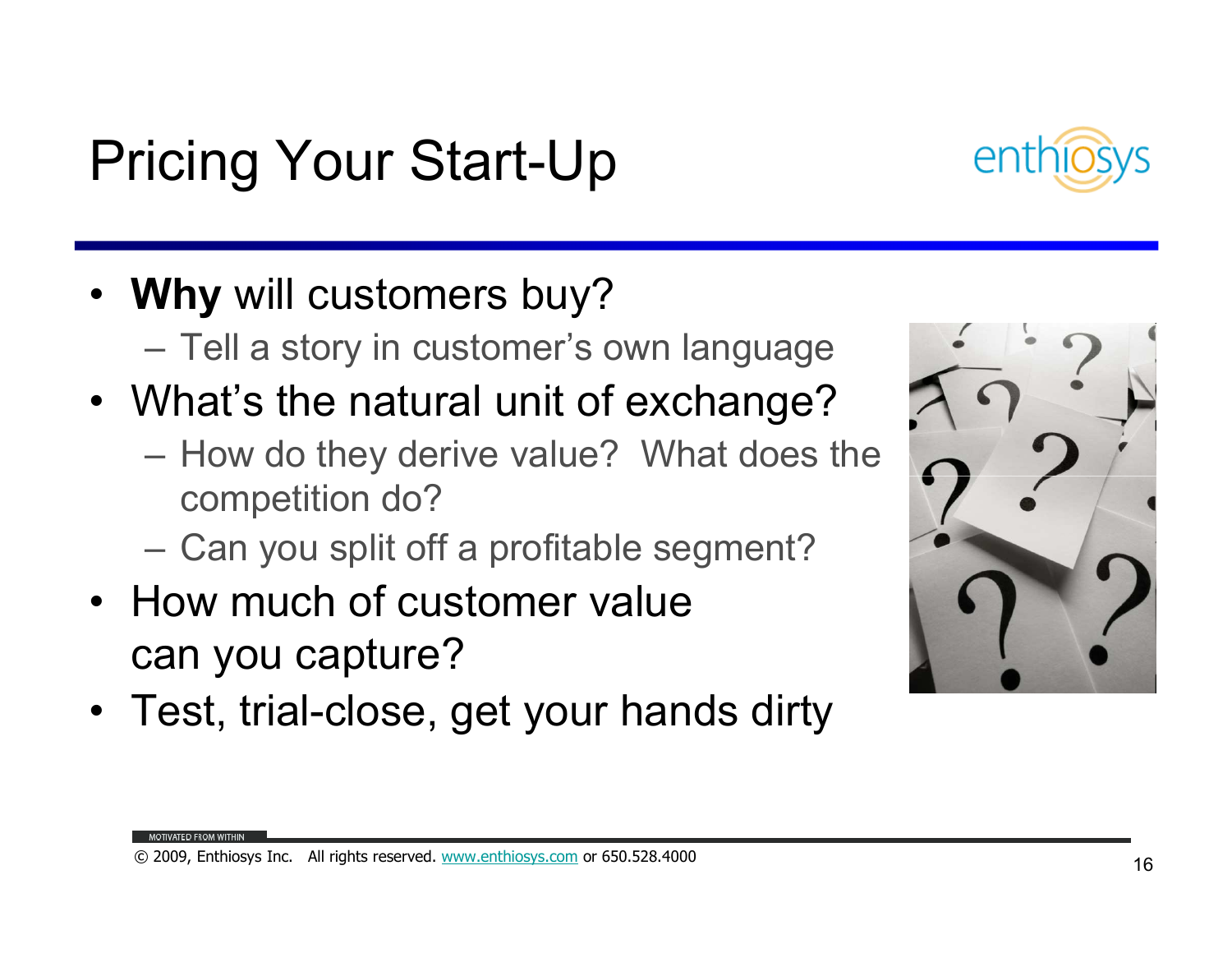#### Business Model Framework



A framework of interrelated choices that help you create offerings that provide maximum value.

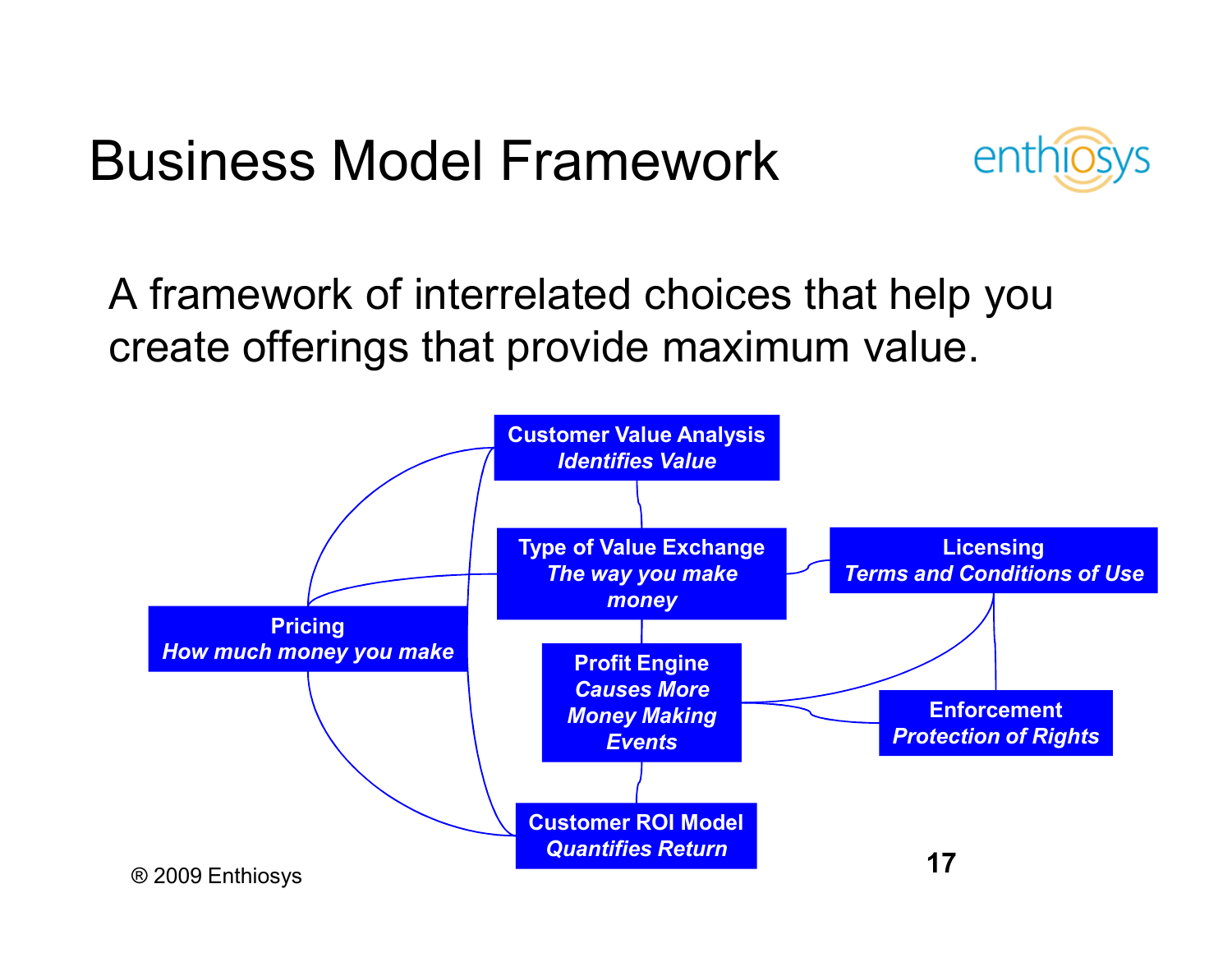### Software Value Exchange Models



- 1. Time-based access (e.g. unlimited/month)
- 2. Transaction (stock trade)<br>3. Metered (seats. CPUs. na
- Metered (seats, CPUs, named users)
- 4.Hardware (appliances, dongles)
- 5. Service (virus updates, support)
- 6. Percentage of incremental revenue/savings
- 7. Data-driven insights



© 2009, Enthiosys Inc. All rights reserved. www.enthiosys.com or 650.528.4000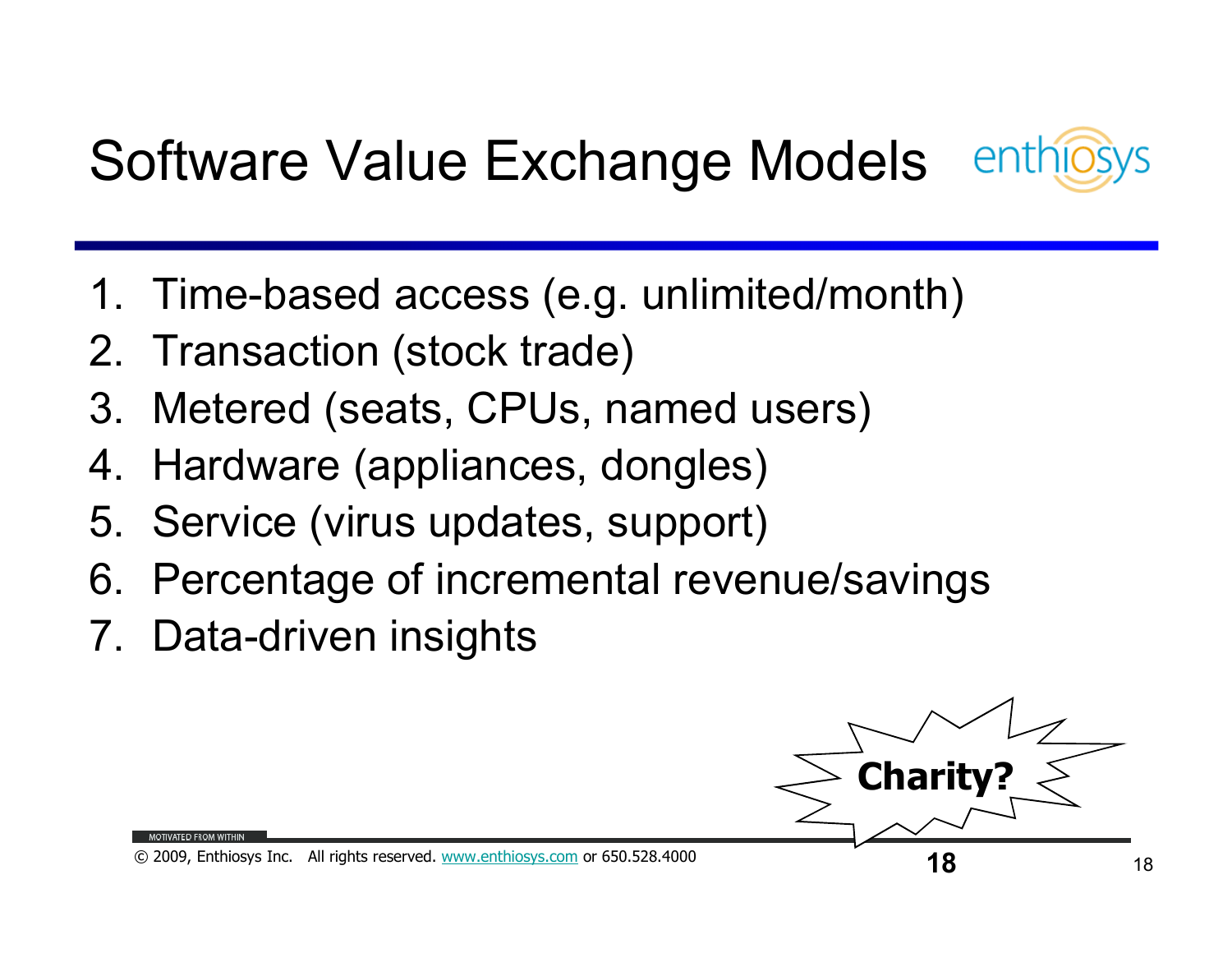

### Avoid Creating Pricing Problems

#### •DON'T…

- Ivianc Make price the primary issue (usually)
- Over-complicate the sale
- Require customers to be smart
- $-$  Change prices too often
- • DO…
	- –Support the business model/plan
	- Reinforce (charge for) key benefits
	- $\mathcal{L}_{\mathcal{A}}$  , where  $\mathcal{L}_{\mathcal{A}}$  is the set of the set of the set of the set of the set of the set of the set of the set of the set of the set of the set of the set of the set of the set of the set of the set of the Pick natural units
	- Make correct ordering easier

© 2009, Enthiosys Inc. All rights reserved. www.enthiosys.com or 650.528.4000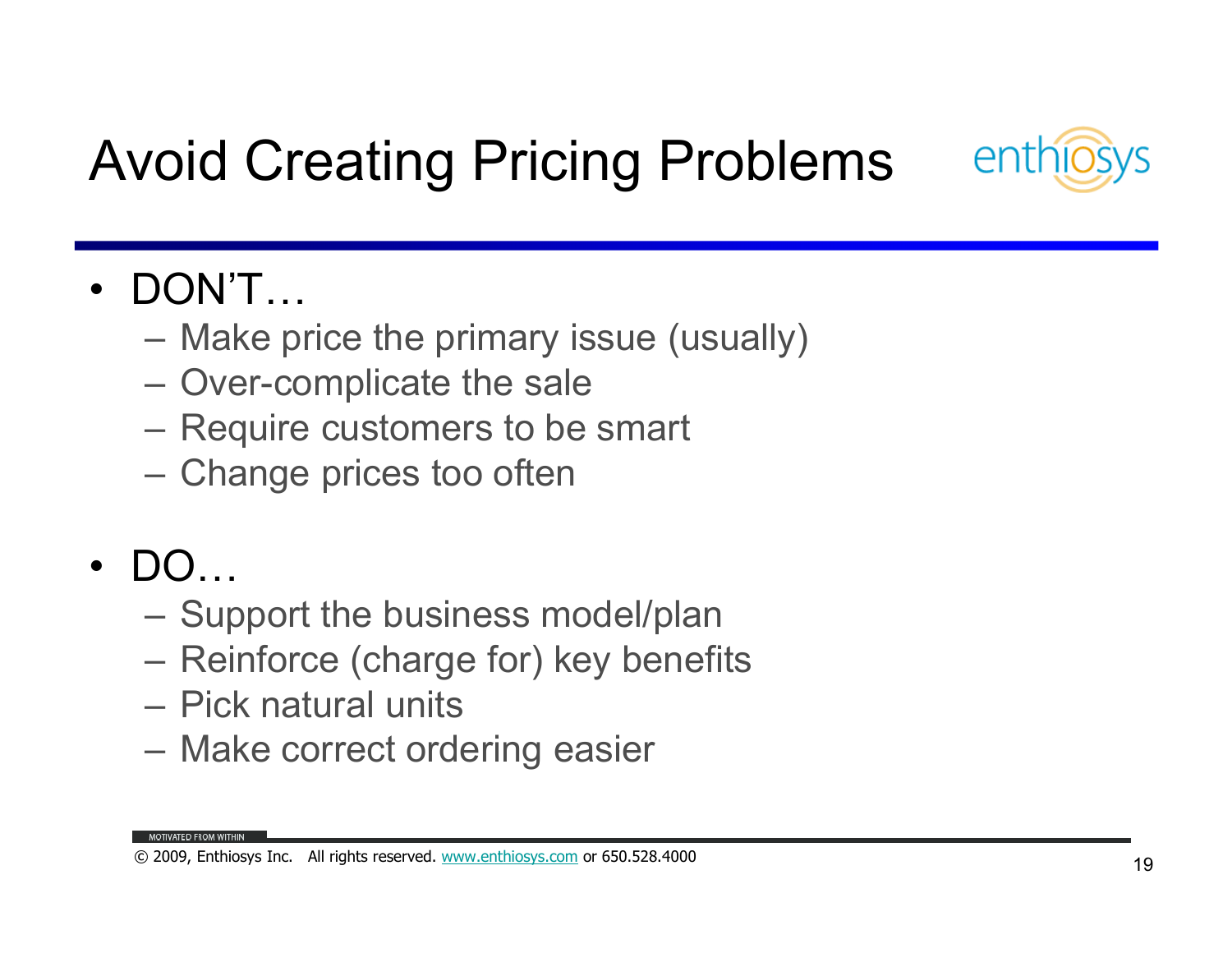#### Support the Business Model!



- $\bullet$ Pricing drives customer behavior
- What do you want core customers to **do**?
	- No-brainer renewals (small monthly fees)
	- **≻ Big up-front license (lock up marketplace)**
	- $\triangleright$  Lust for upgrades (cool features are extra)
	- $\triangleright$  Freemium model (1% upsold into paid services)
	- $\triangleright$  Install latest version (free updates, increasing service fees)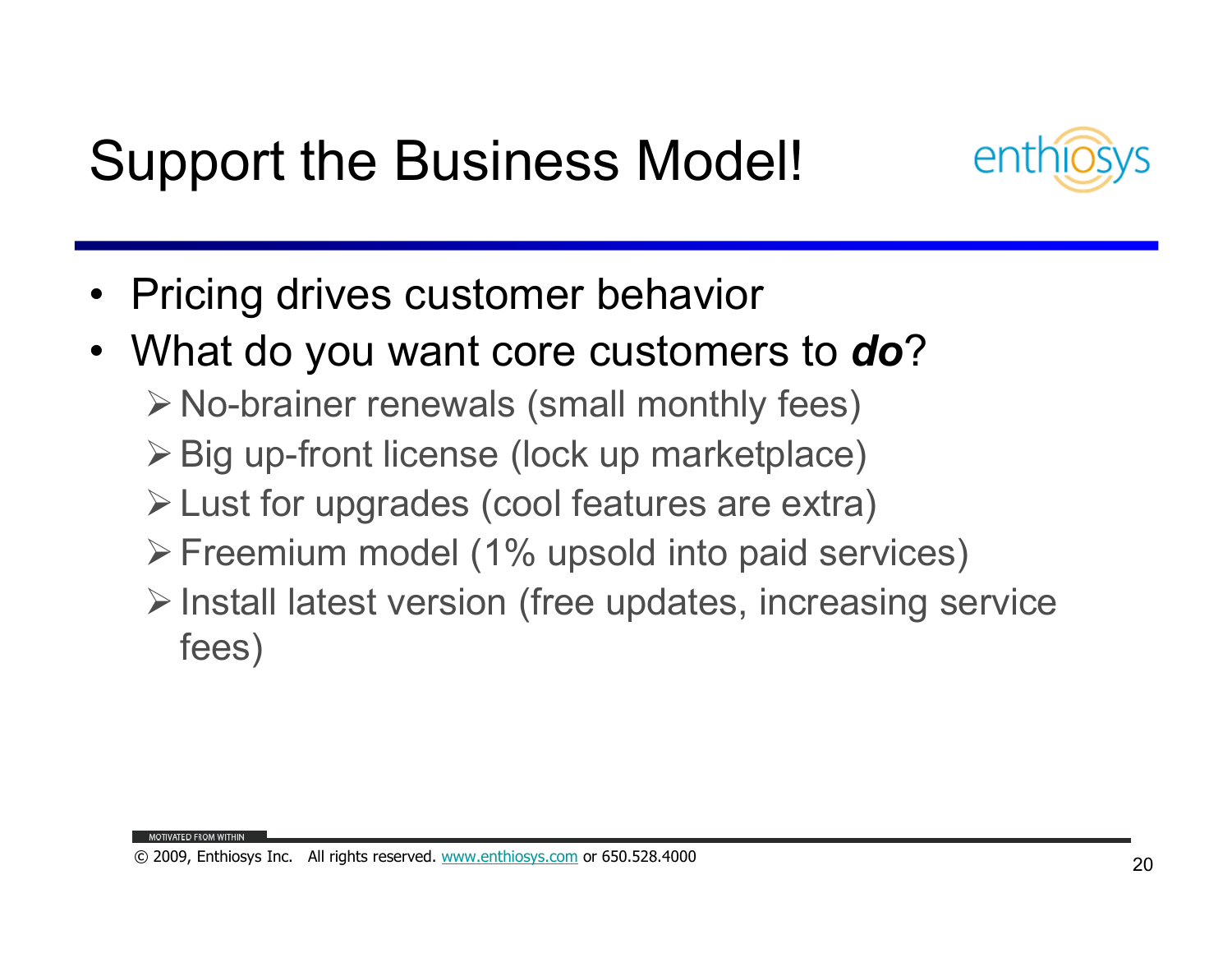#### How Will People Cheat?

- If I want to rip you off, how could I do it?
	- –Licensed software...
	- Per-Seat SaaS…
	- –Hardware token…
- Licensing versus enforcement
- Who are the cheaters?
- How much are we willing to spend? Diminishing returns
- Easier to exploit complex pricing models

#### © 2009, Enthiosys Inc. All rights reserved. www.enthiosys.com or 650.528.4000



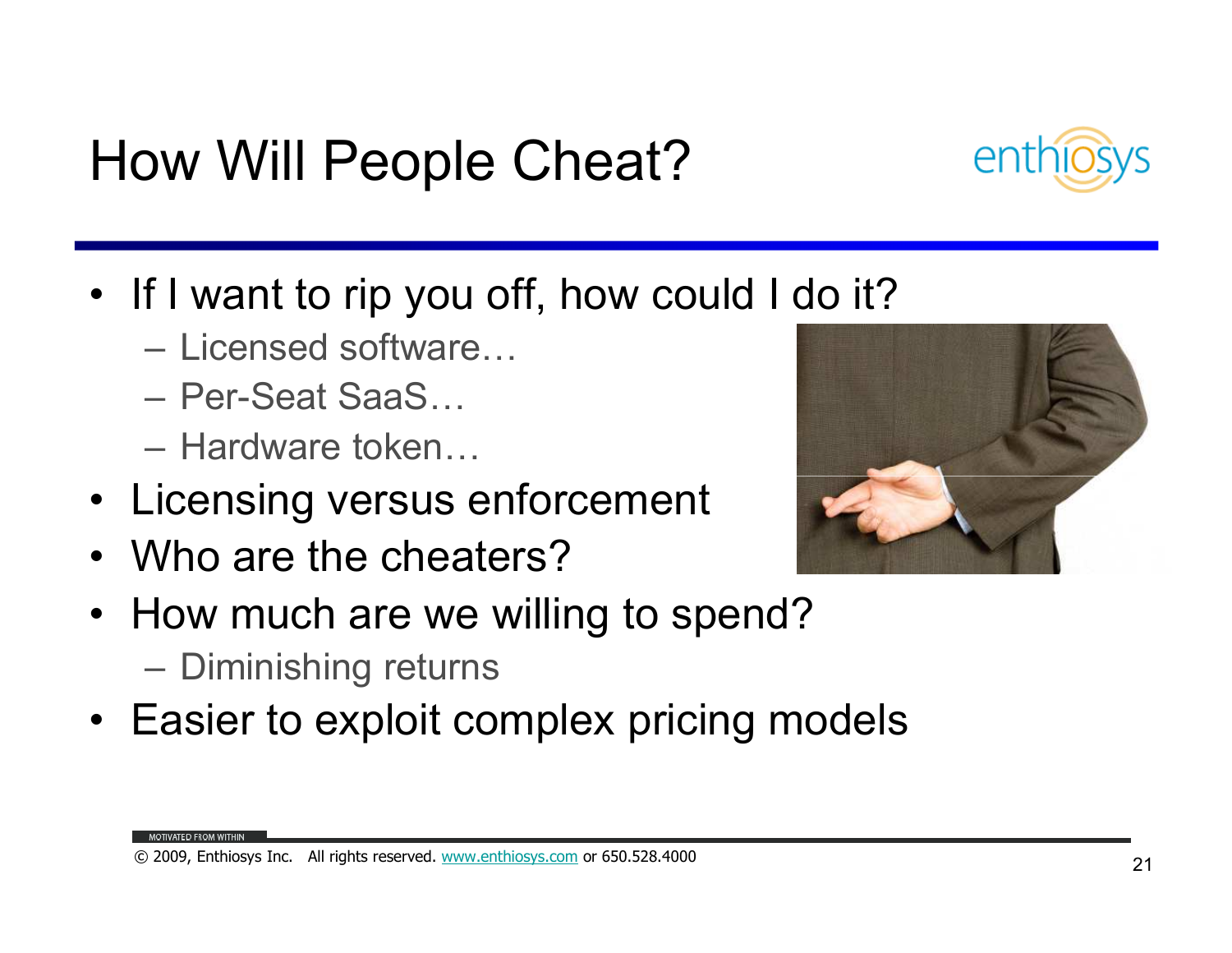### Customer Commitments

y the drink"





No commitmentHigh variable costs

Lower volume Uncertain usage**Optional** Actively manage costs

NEED CONTINUOUS MARKETING

 Big commitment Low/no variable costs

Higher volume Predictable usage Required (cost of business)Low cost control effort

HARD INITIAL SELL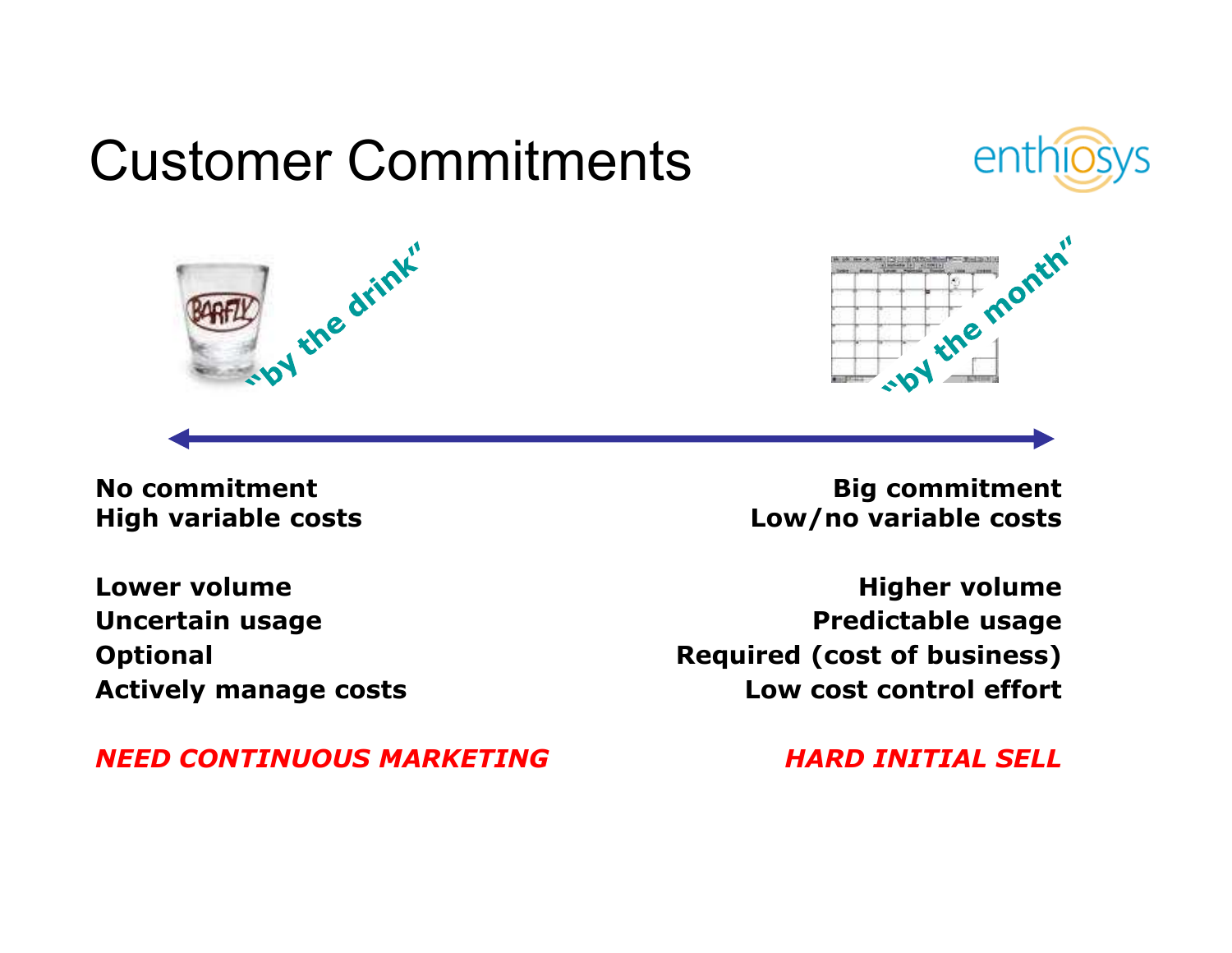### Everyday Commitments



- Things we commit to…
- Things we buy "by the drink"…
- Why?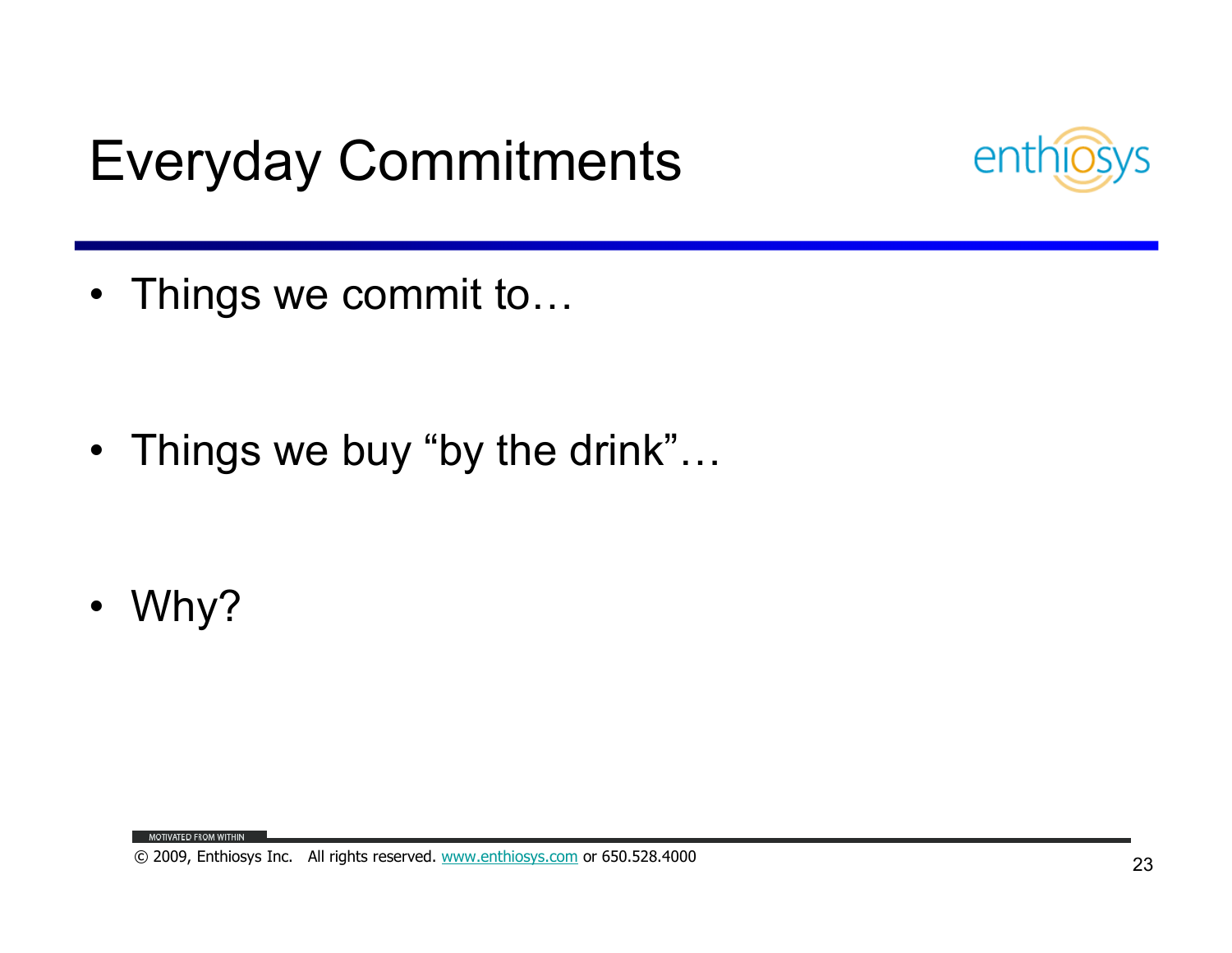#### © 2009, Enthiosys Inc. All rights reserved. www.enthiosys.com or 650.528.4000

#### Agenda

- $\bullet$ **Introductions**
- $\bullet$ Basics of Pricing
- •Case Study #1: Consulting
- $\bullet$ Case Study #2: iPass
- Exercise #1: Teleportation  $\bullet$
- $\bullet$ More About Software Pricing
- Exercise #2: SaaS (Innovation Games Online)



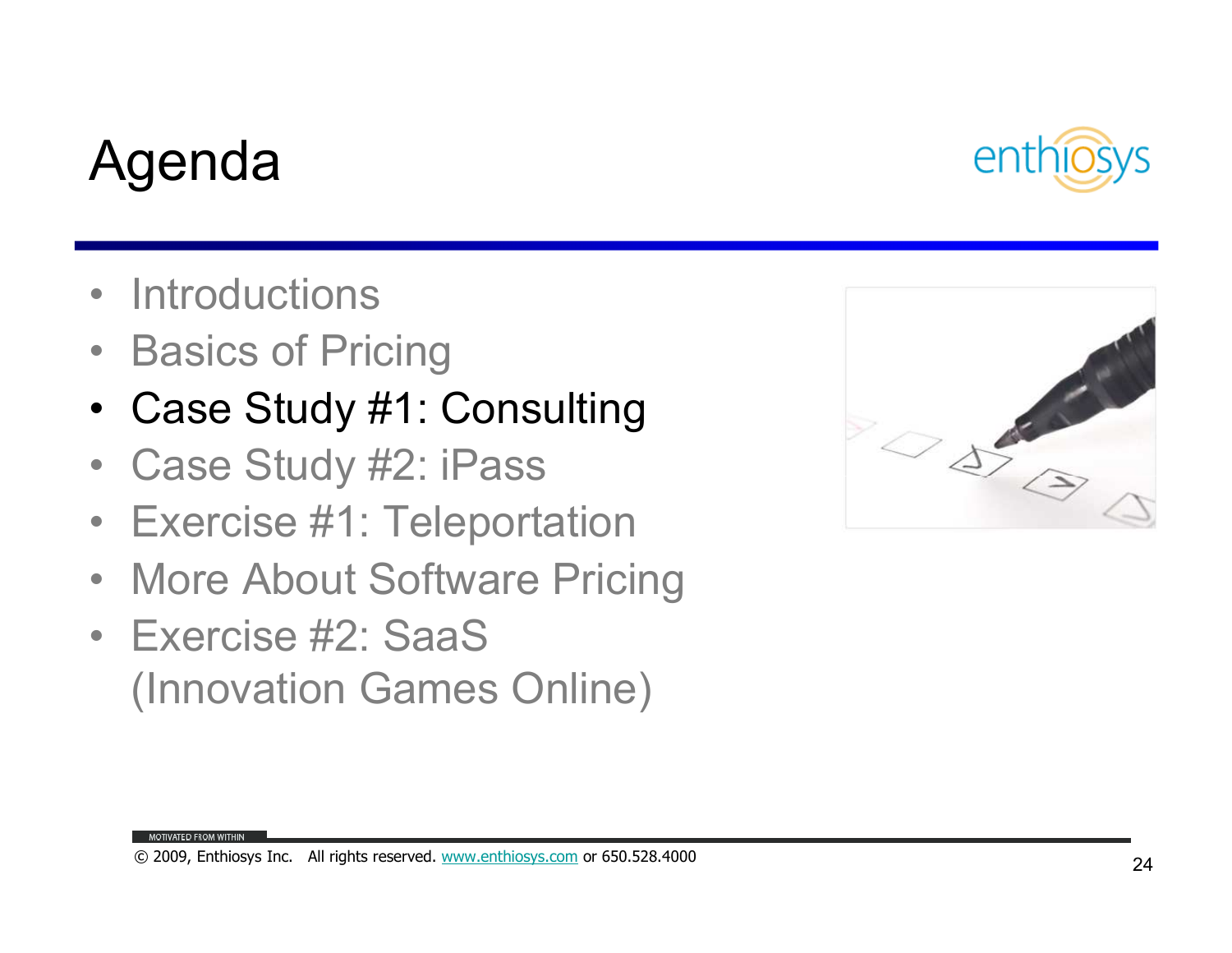Exercise: Consulting Services



- Your last start-up just closed, so you are<br>cuddents a sensultant. A presentive elim suddenly a consultant. A prospective client needs market analysis, MRD, a pricing model.
- What are your pricing objectives?
- How to structure a project?
- •Risks for you? For client?

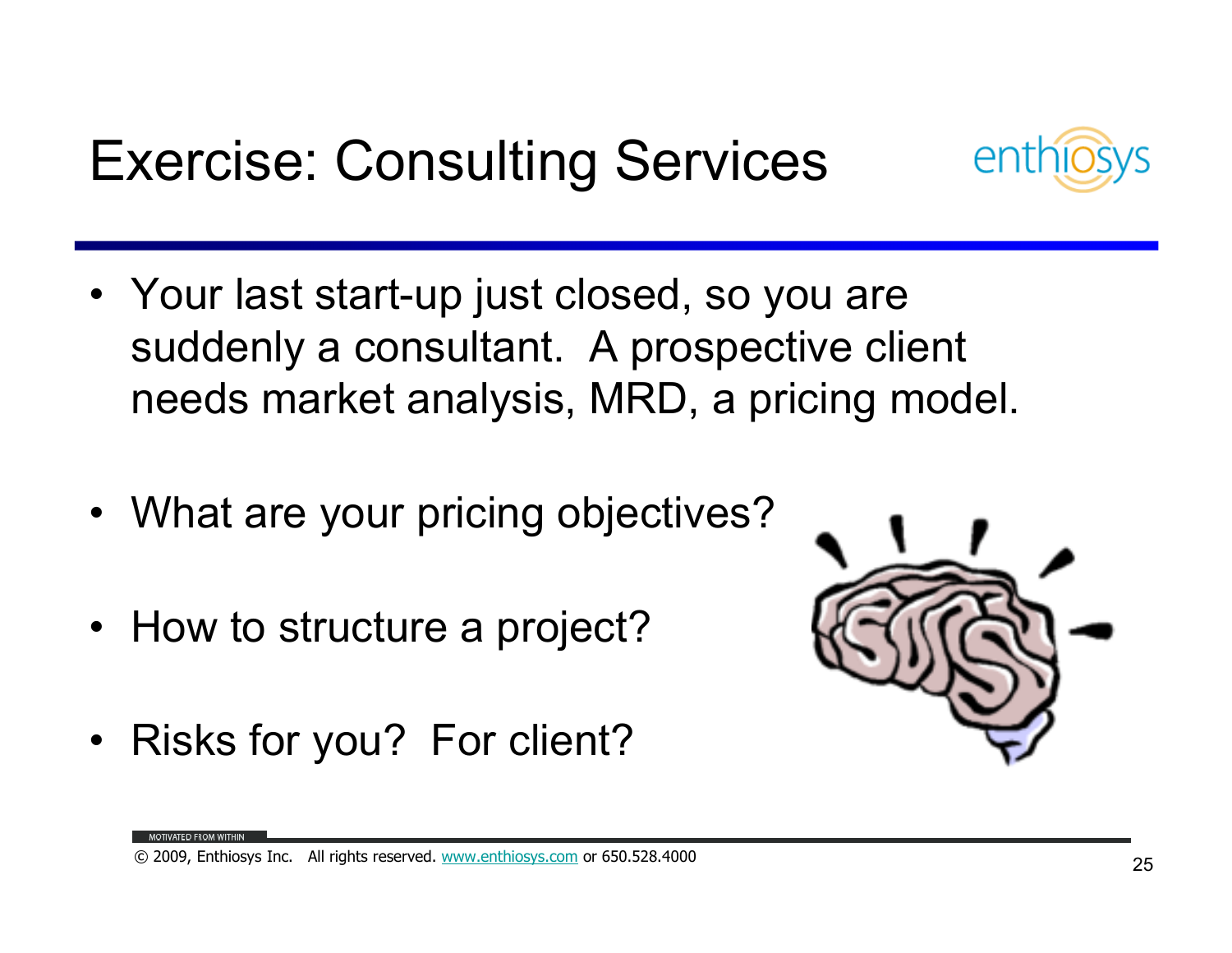#### Possible Objectives



- Work at any price –Food on the table
- Loss leader
	- Underprice first assignment, get follow-on work
	- Good reference for other clients
- Become indispensable<br>Excludes the fact times
	- Push for a full-time position later
- Gain pricing experience

–What will the market bear? OK to lose assignment

© 2009, Enthiosys Inc. All rights reserved. www.enthiosys.com or 650.528.4000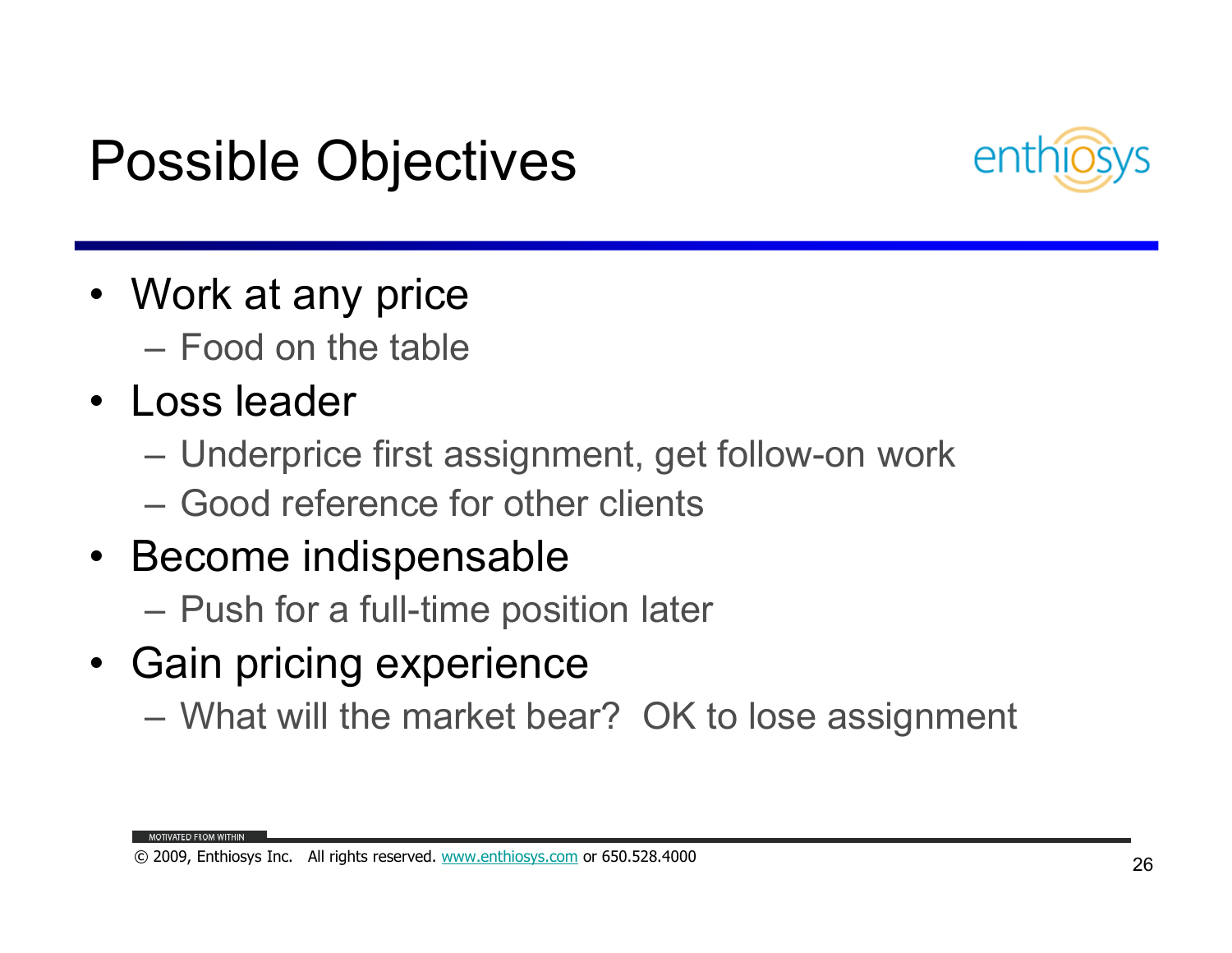

### Some Consulting Pricing Models

- Per hour, no limits
- Per project
- Per hour with project ceiling<br>————————————————————
- $\bullet$ Fixed price for initial sizing ("pay me to estimate")
- •Milestones (progress payments)
- •Equity (pre-IPO stock)
- •Customer sets value at end
- Shared savings (portion of ROI)
- •Free (experience, reference, try & buy)

© 2009, Enthiosys Inc. All rights reserved. www.enthiosys.com or 650.528.4000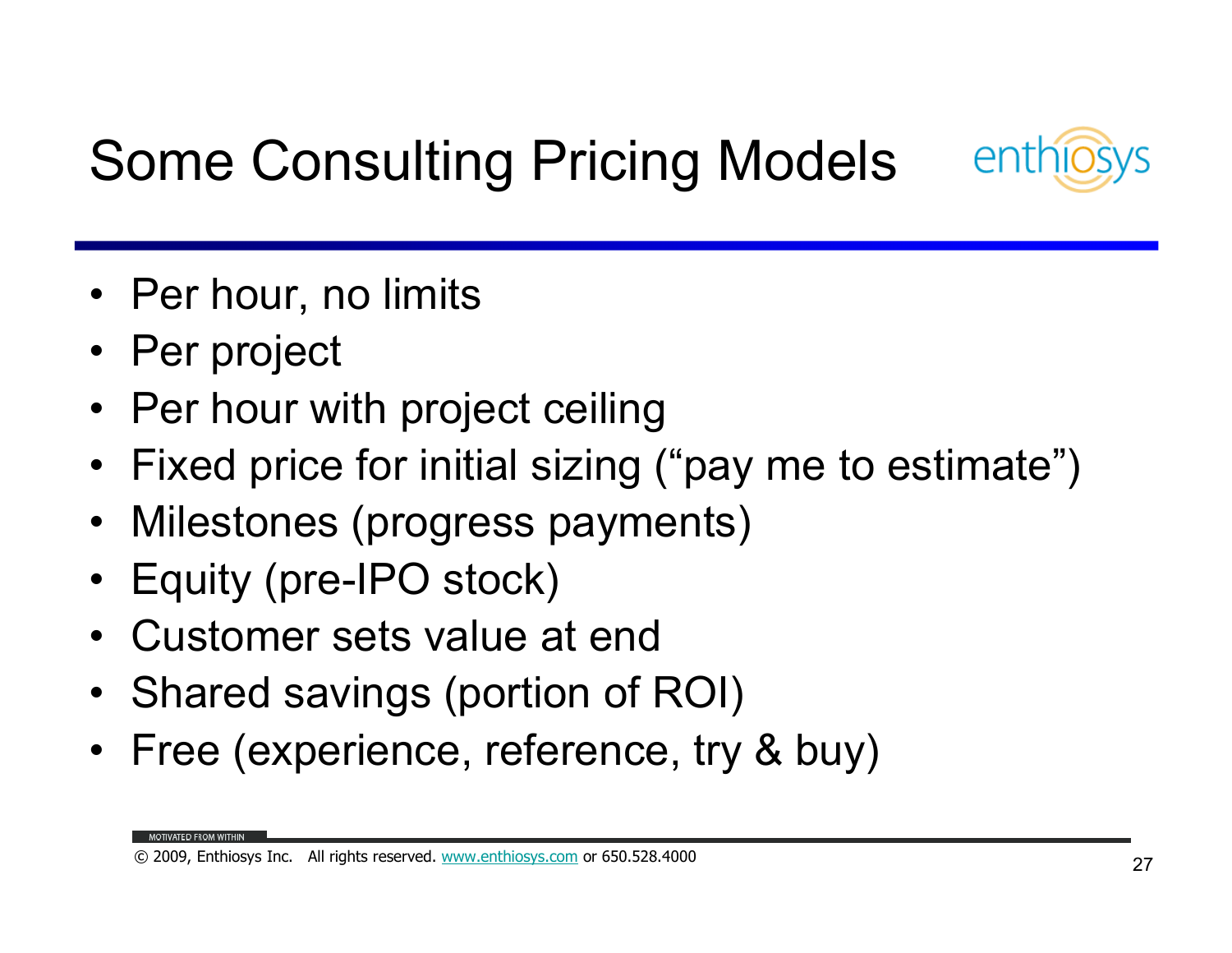#### Risks in Consulting Models



|                                                   | <b>Client's Risk</b>                                         | <b>Consultant's Risk</b>                    |
|---------------------------------------------------|--------------------------------------------------------------|---------------------------------------------|
| <b>Straight Hourly</b>                            | <b>Unlimited cost,</b><br>quality, completion                | <b>None</b>                                 |
| <b>Fixed project price</b><br>(pay on completion) | <b>Timely completion</b>                                     | <b>Unlimited effort,</b><br>defining "done" |
| <b>Fixed price</b><br>milestones                  | <b>Partial work not</b><br>valuable, how to<br>inspect work? | <b>Upfront analysis</b>                     |
| <b>Equity, portion of</b><br><b>ROI</b>           | <b>May overpay later</b>                                     | <b>No immediate cash</b><br>value           |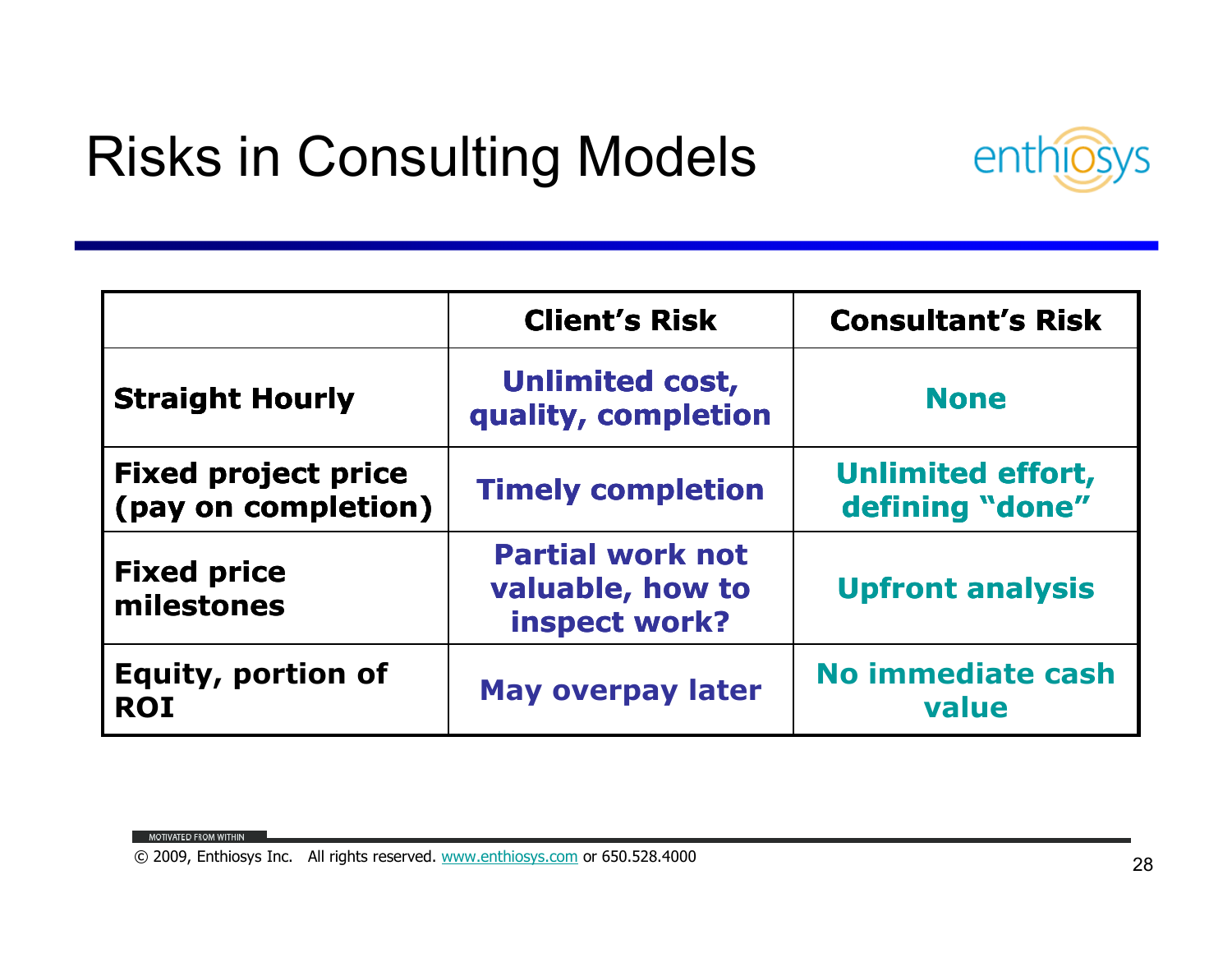#### Case study: iPass

- Founded 1996: new market, new application –Falling asleep in Tokyo hotel
- Early clearinghouse for Internet "roaming" How do I dial into the 'net when far from home?
- Target: corporate travelers, "road warriors"
- By 2004, covered 170 countries 20,000 dial-up numbers, 5000 hot spots…
- •IPO July '03, \$1B market cap



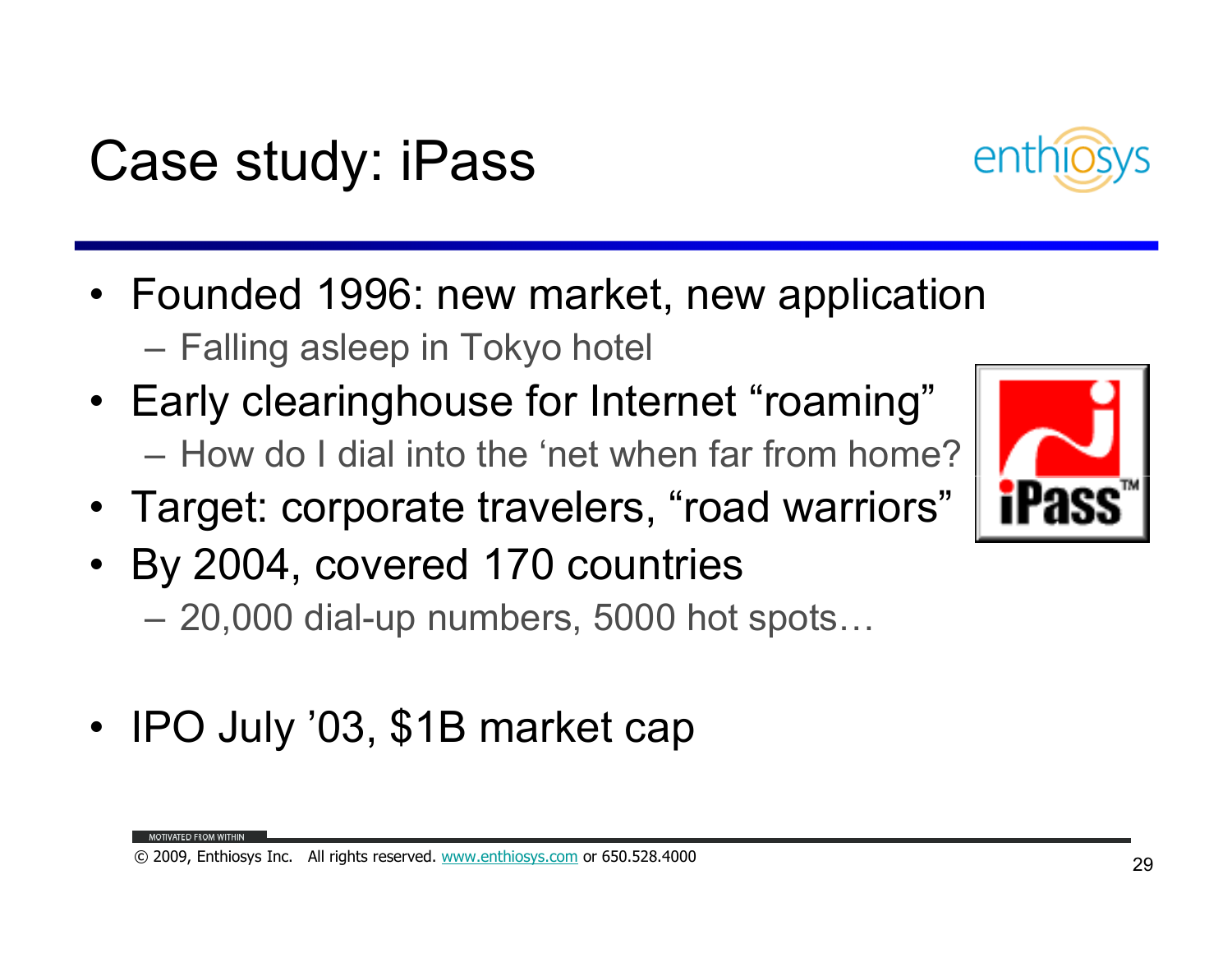#### iPass Transaction Model





© 2009, Enthiosys Inc. All rights reserved. www.enthiosys.com or 650.528.4000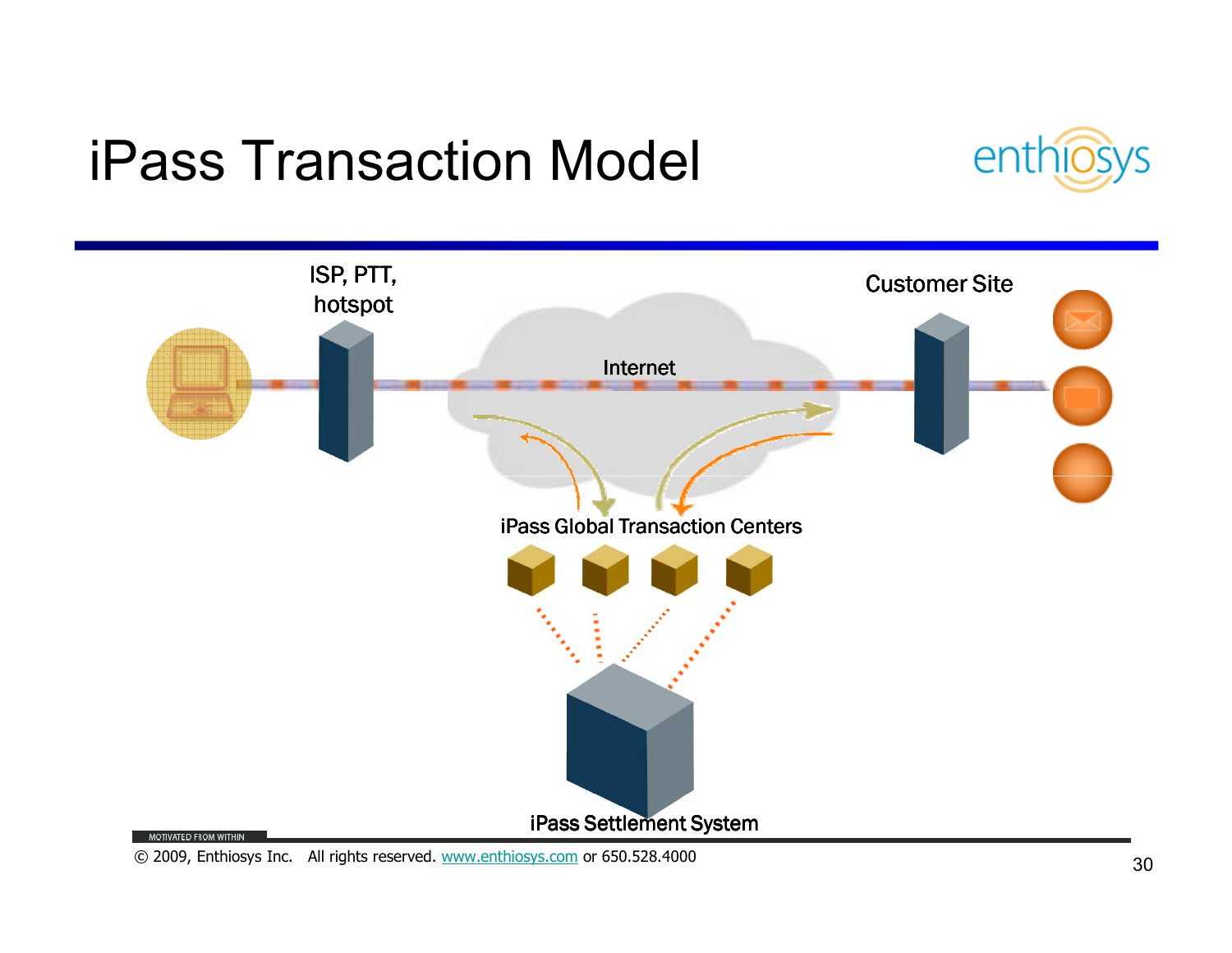### Evolution of iPass Pricing Model



- 1. Cost-plus pricing (mark up each POP 40%)
	- –Buy-side prices are visible
- 2. Flattened by country (then continent)
	- Simpler
	- Customers indifferent to suppliers
- 3. Overlay Home/Roam model
	- Charge less at "home" but more to "roam"
	- Lots of "home" substitutes but few "roam" alternatives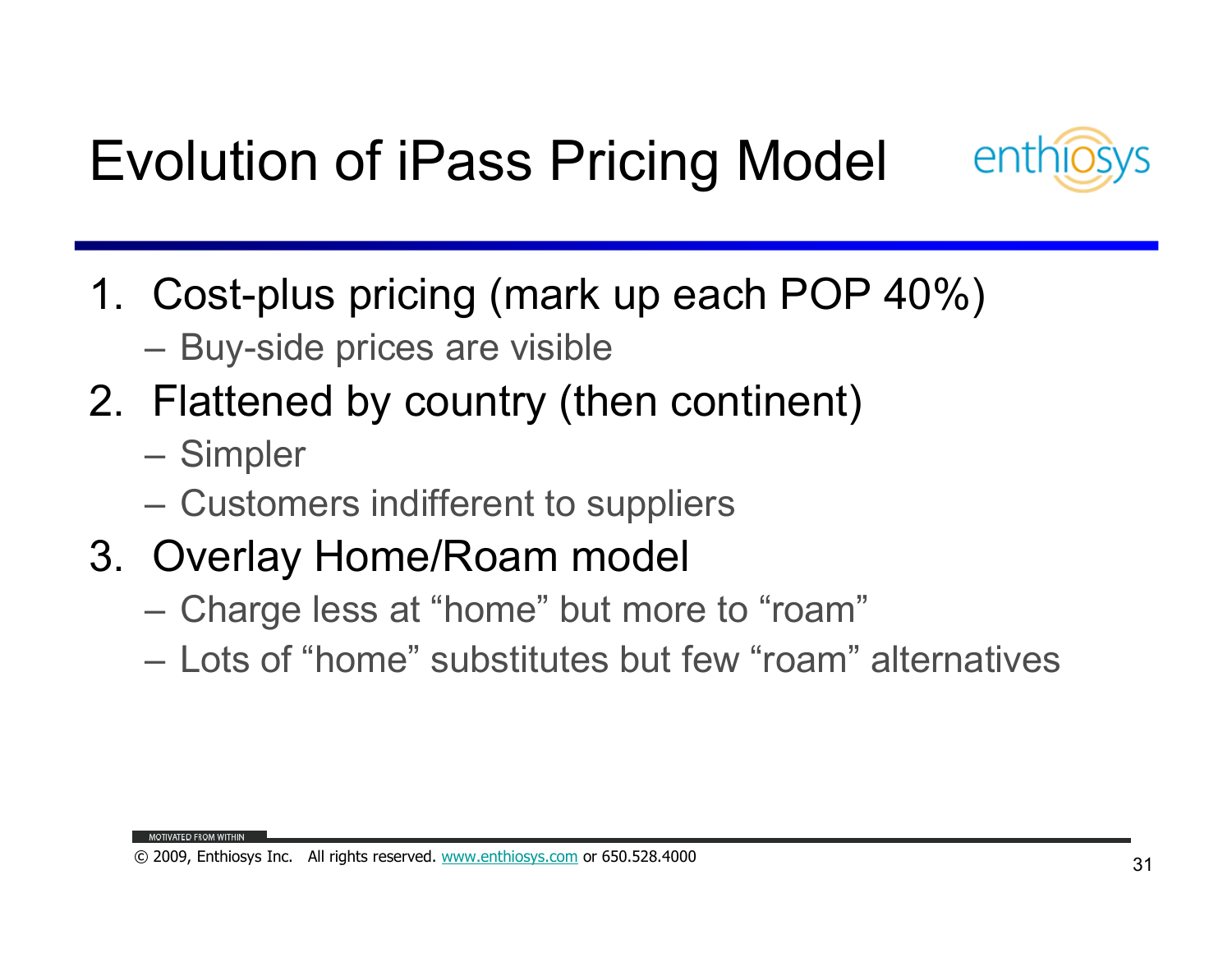### Network Effect: Strategic Leverage enthild

- • Early: low volumes, high supplier prices, difficult purchasing
	- Grow user base, add more networks…
- • Mid-cycle: can substitute suppliers, improve quality, simplify end user experience
	- Companies want biggest network
	- Networks want most roaming users
- $\bullet$  Maturing: dominant player
	- All major dial-up networks (BT, FT, DT, AT&T…)
	- All major hotspots (T-Mobile…)
	- –Who wants to join the second-largest ATM network?





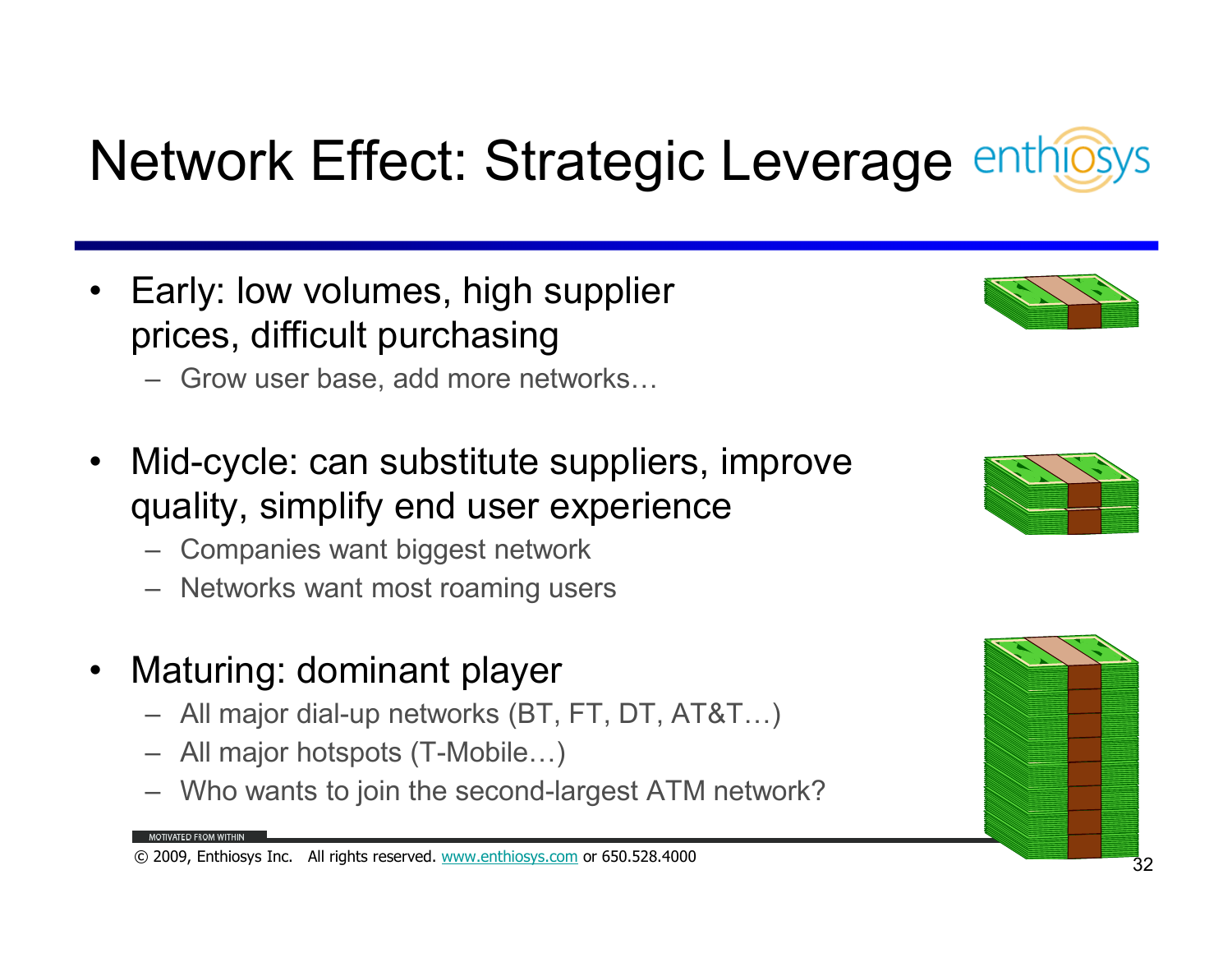#### Selling Value-Added Data



- iPass was monitoring quality data –For each dial-up attempt: POP, result, initial speed
- Aggregated and resold this to...
- •**Customers**
- Prospects
- Network operators $\bullet$



•Hybrid model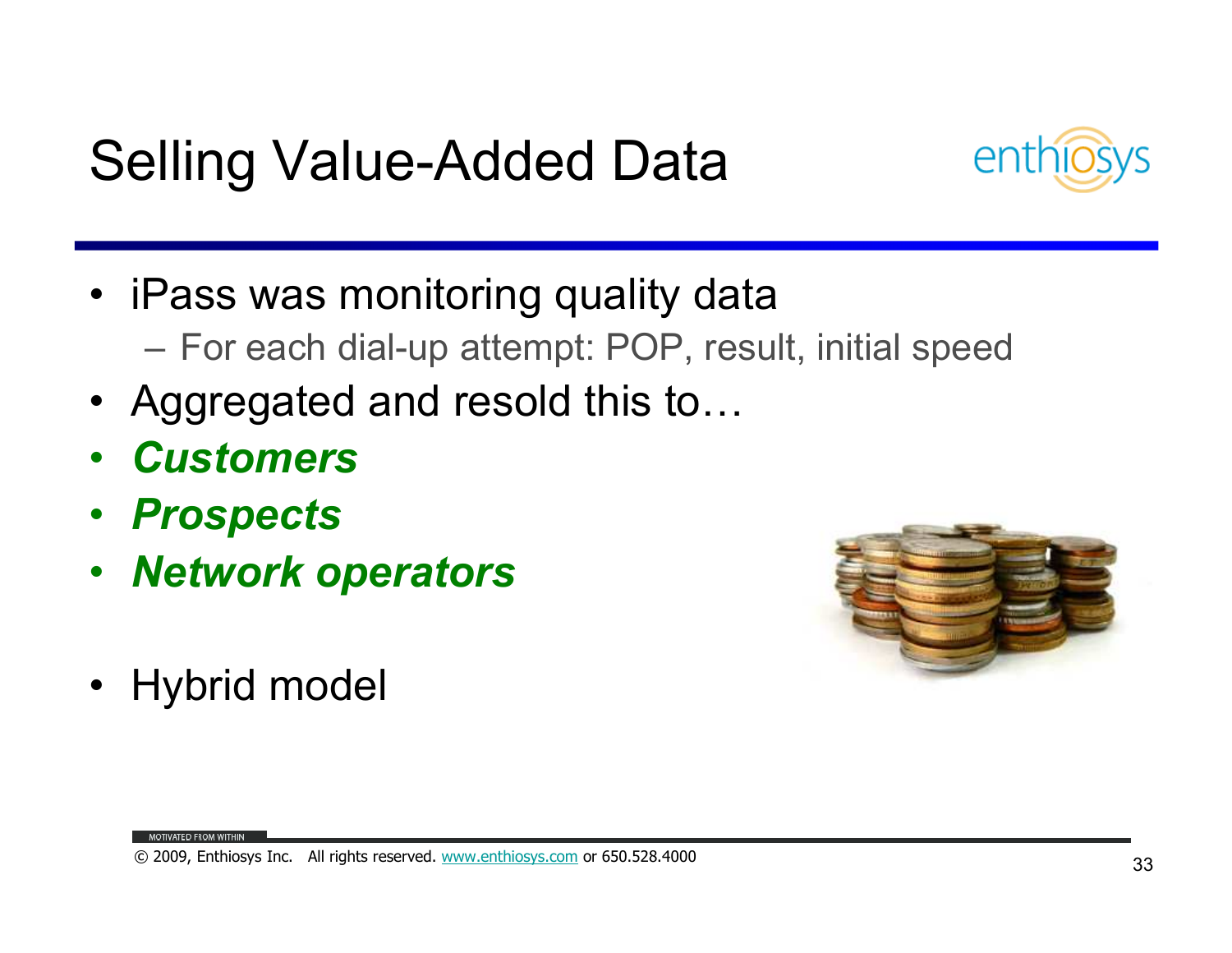#### © 2009, Enthiosys Inc. All rights reserved. www.enthiosys.com or 650.528.4000

#### 34

#### Agenda

- $\bullet$ **Introductions**
- $\bullet$ Basics of Pricing
- $\bullet$ Case Study #1: Consulting
- $\bullet$ Case Study #2: iPass
- Exercise #1: Teleportation •
- $\bullet$ More About Software Pricing
- Exercise #2: SaaS (Innovation Games Online)



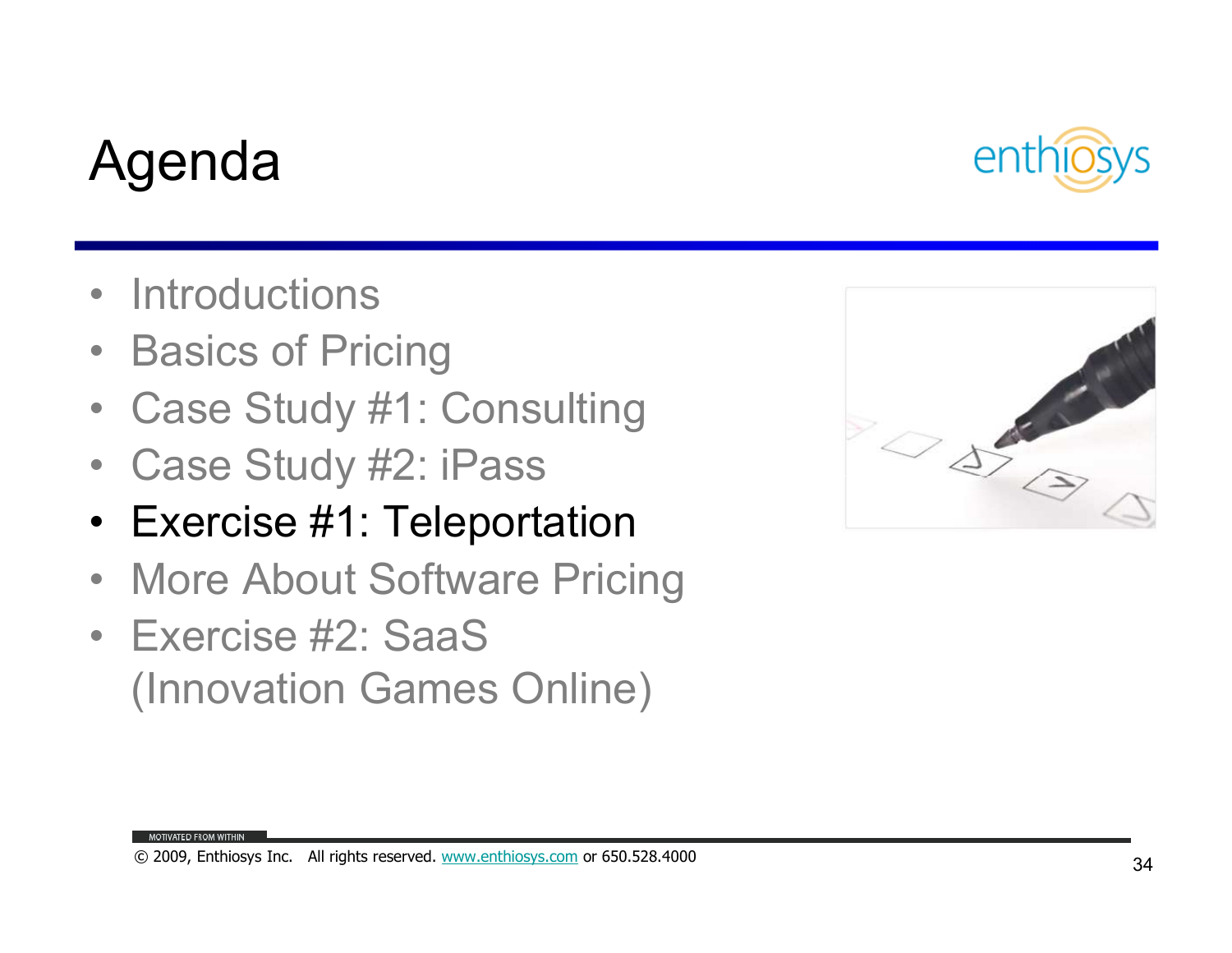### Workshop Exercise: Teleportation

- Founders: Stanford physicists with local VC
- $\bullet$ Software plus expensive custom hardware
- Some arbitrary product limitations
	- $-$  Inanimate objects only (no people)
	- –Under 40 pounds, under 18" diameter
	- 2000 mile limit, arrival +/- 3 inches
	- High power requirement (15 kW)
	- 15 second recharge time
	- Non-military, non-government



enth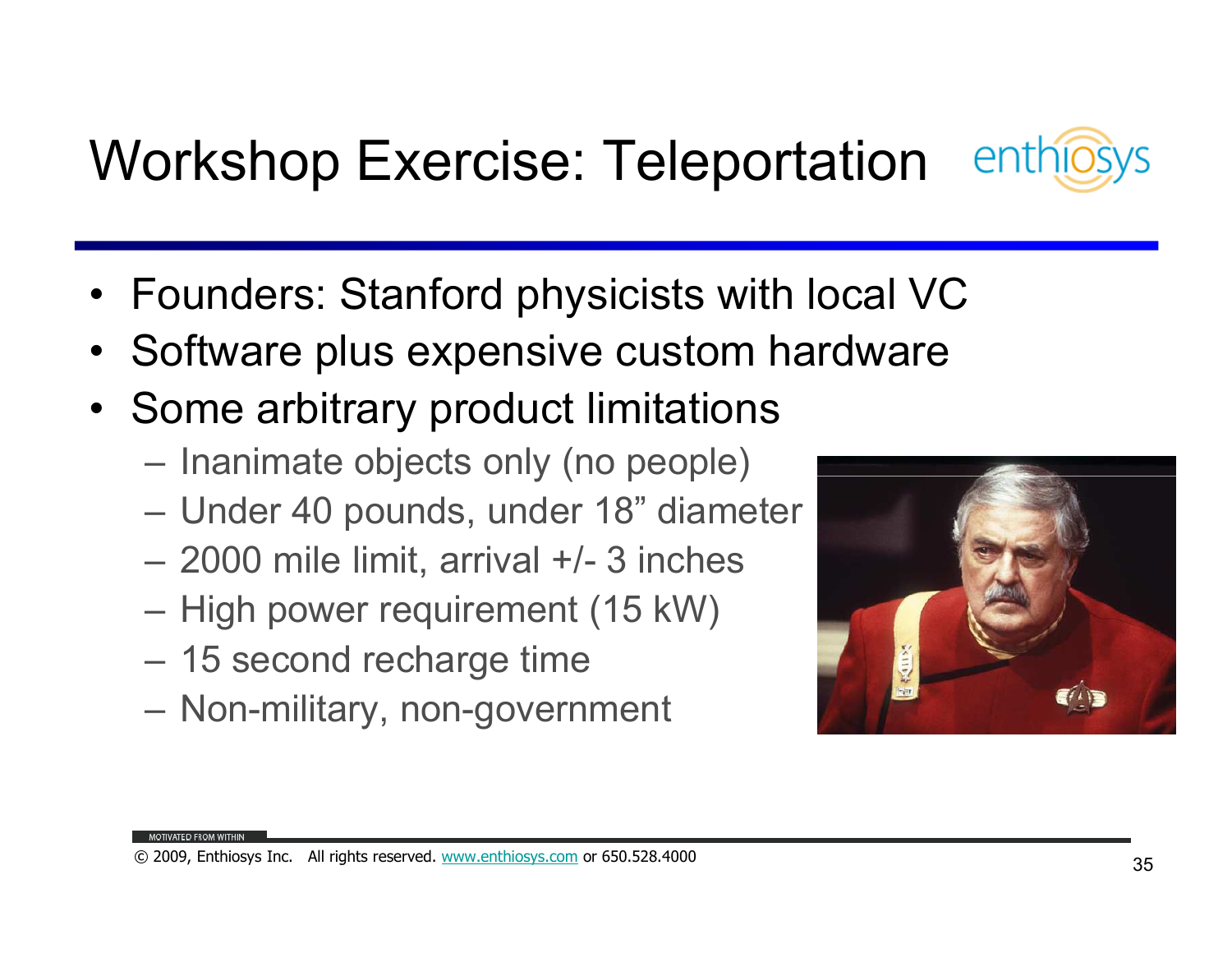



- No target application or audience
- No go-to-market strategy
- $\bullet$ No pricing model (how we will make money)
- No infrastructure/operations/support plan
- $\bullet$ No marketing or sales staff
- Lots of blue sky discussions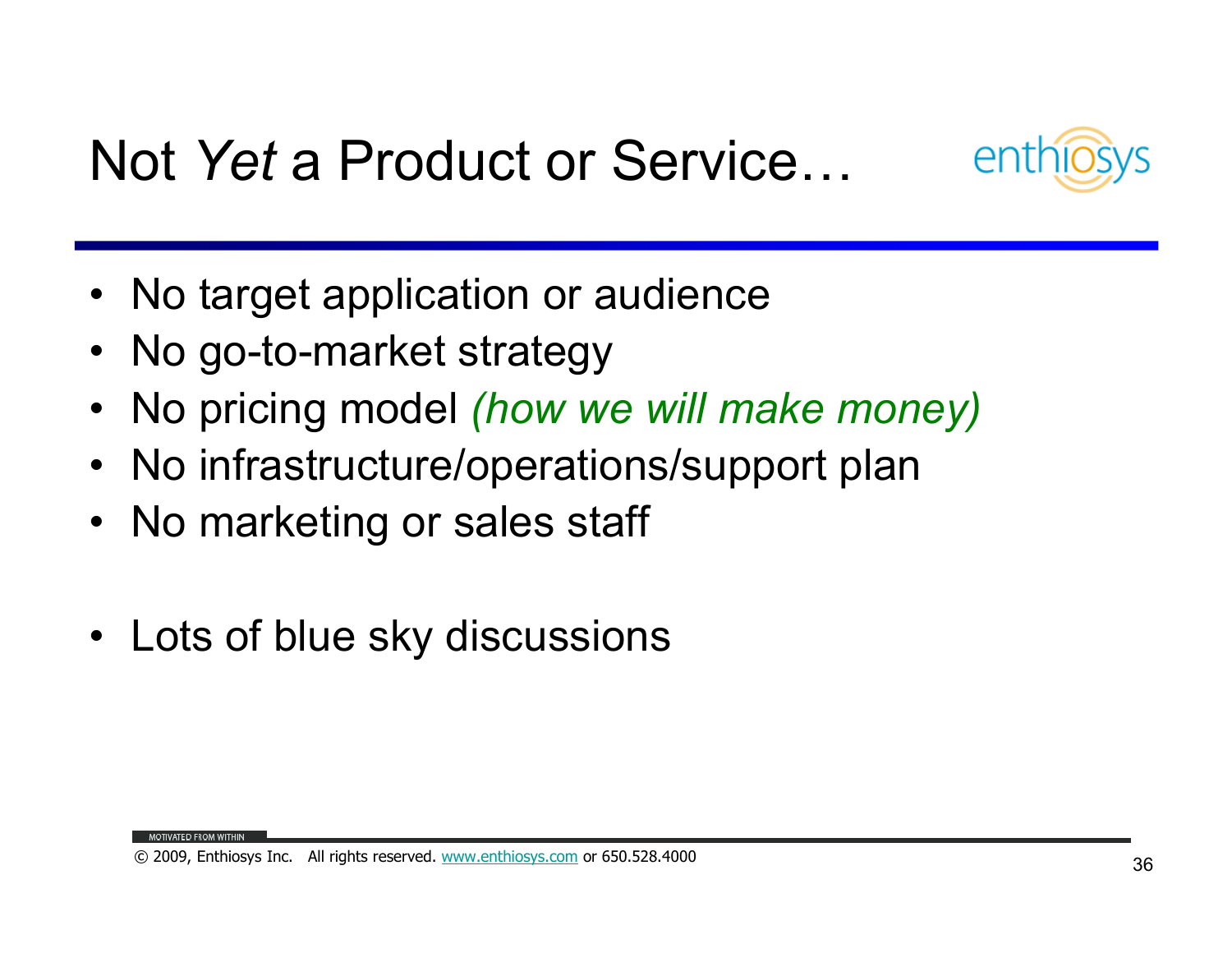

#### Team Exercise: 20 minutes

- $\bullet$ Break into groups of 4-6
- • Pick a target application
	- Tell a specific user story
	- How does customer define value?
	- Competing offerings?
	- –Adoption challenges, infrastructure needs?
	- Build a value proposition
	- Justify a list price (quantity one)?
	- Dimensions of discounting/bundling/tiers?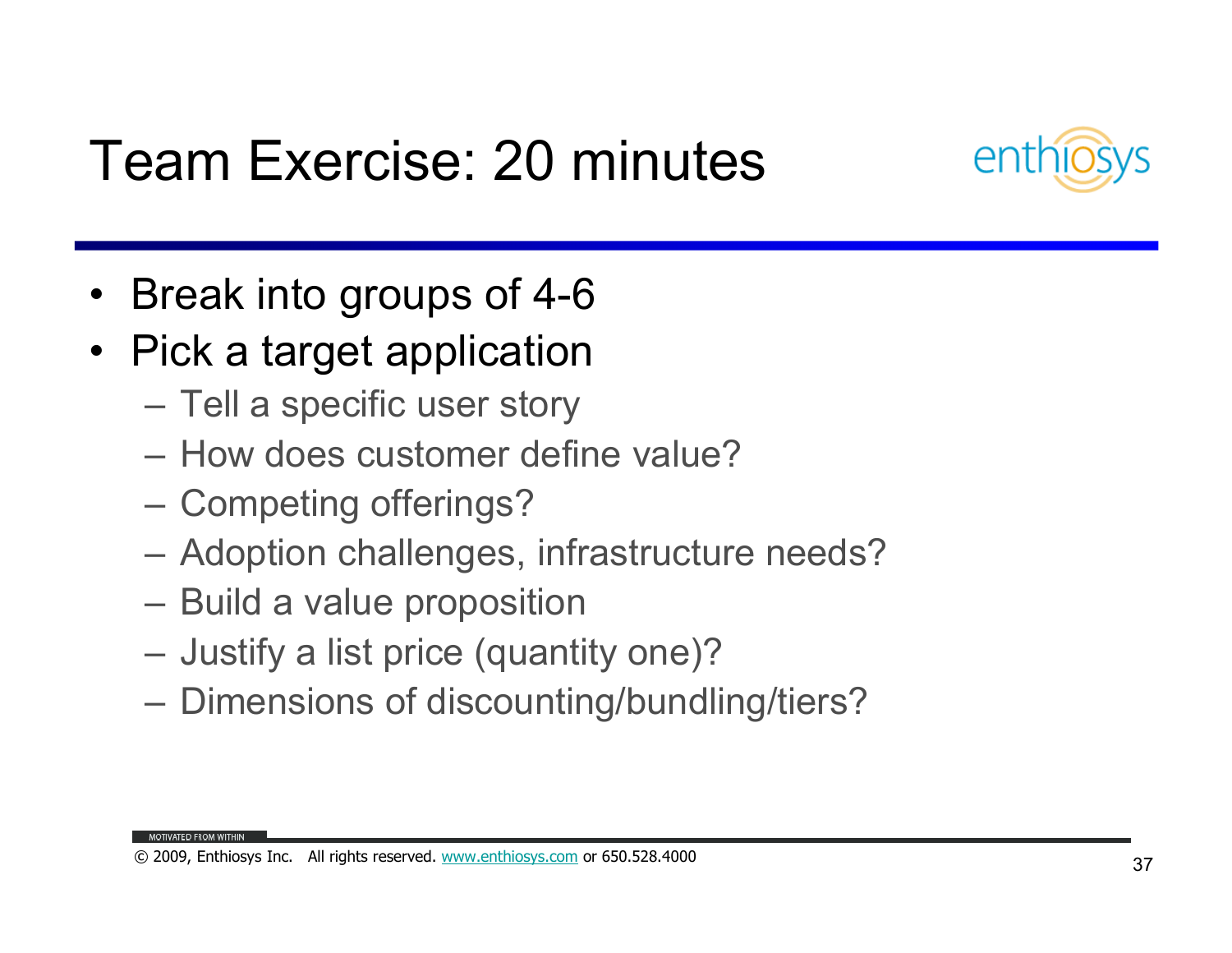#### Teleportation Presentation



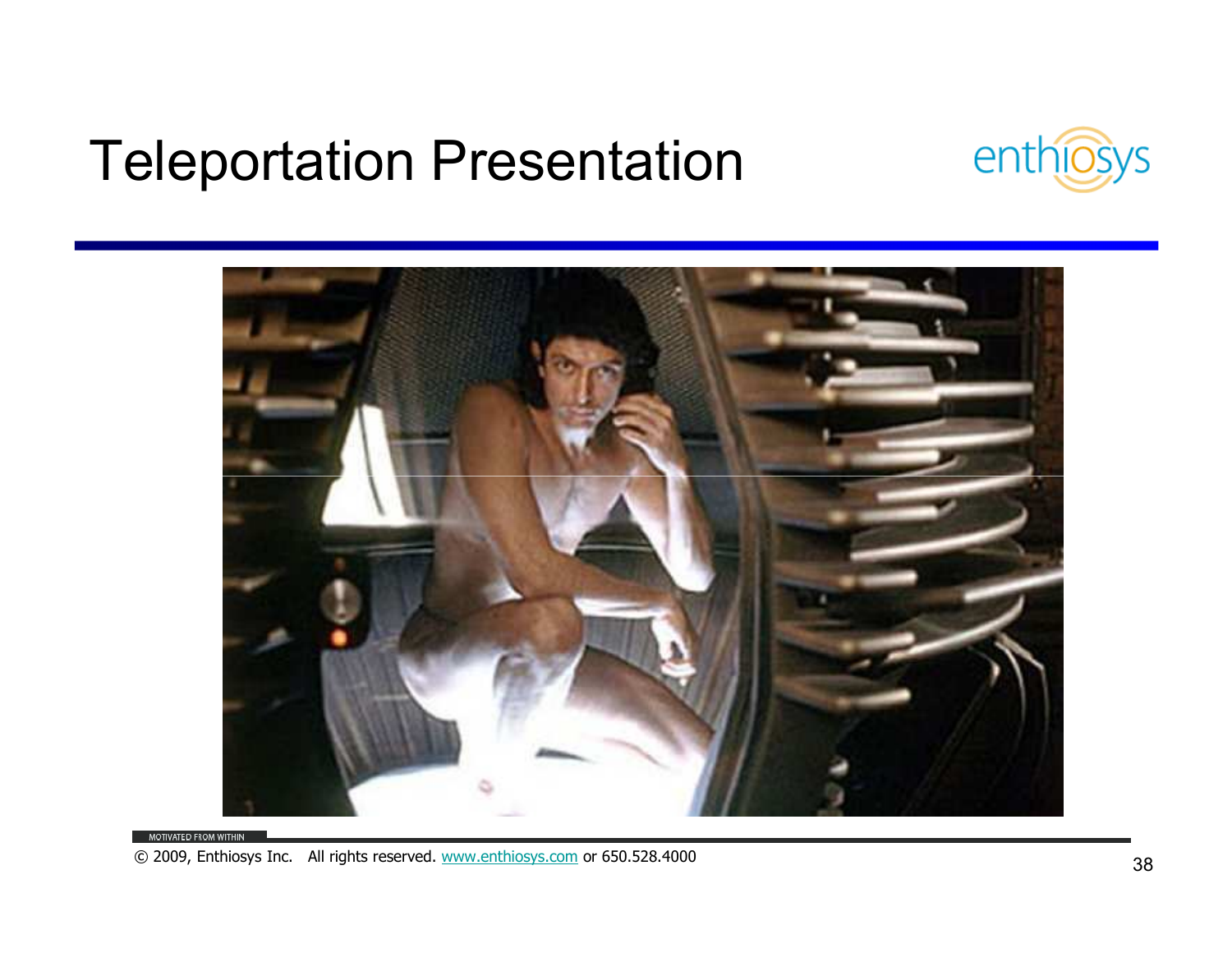#### © 2009, Enthiosys Inc. All rights reserved. www.enthiosys.com or 650.528.4000

#### 39

#### Agenda

- $\bullet$ **Introductions**
- $\bullet$ Basics of Pricing
- $\bullet$ Case Study #1: Consulting
- $\bullet$ Case Study #2: iPass
- Exercise #1: Teleportation  $\bullet$
- $\bullet$ More About Software Pricing
- Exercise #2: SaaS (Innovation Games Online)



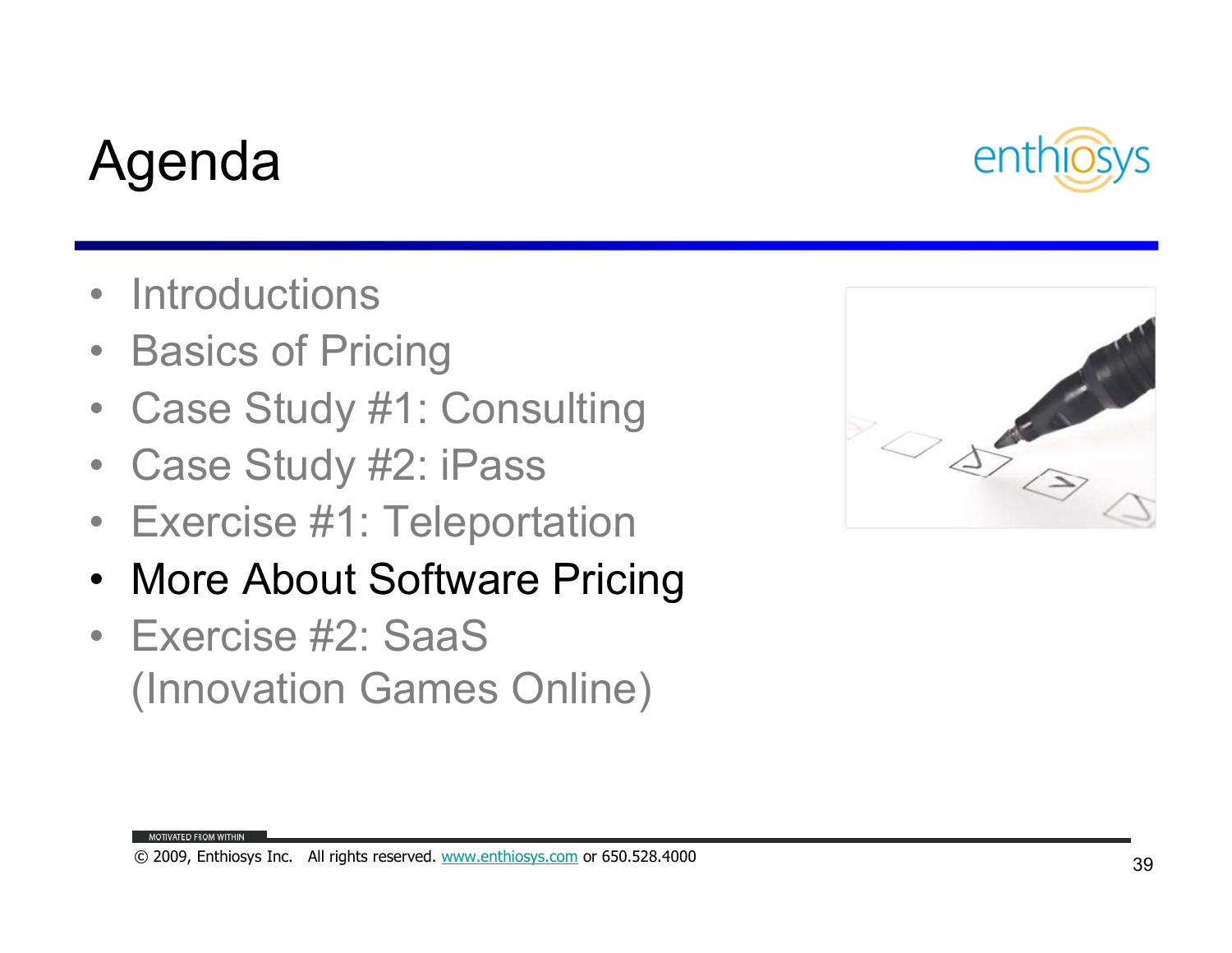#### Software Models: The Real Fun



- No natural cost-plus approach
- SaaS is how it's delivered, not how it's priced

Possibilities:

- •One-time license
- $\bullet$ Recurring/rental
- $\bullet$ Bundled with hardware
- Per transaction
- Prepaid usage…

© 2009, Enthiosys Inc. All rights reserved. www.enthiosys.com or 650.528.4000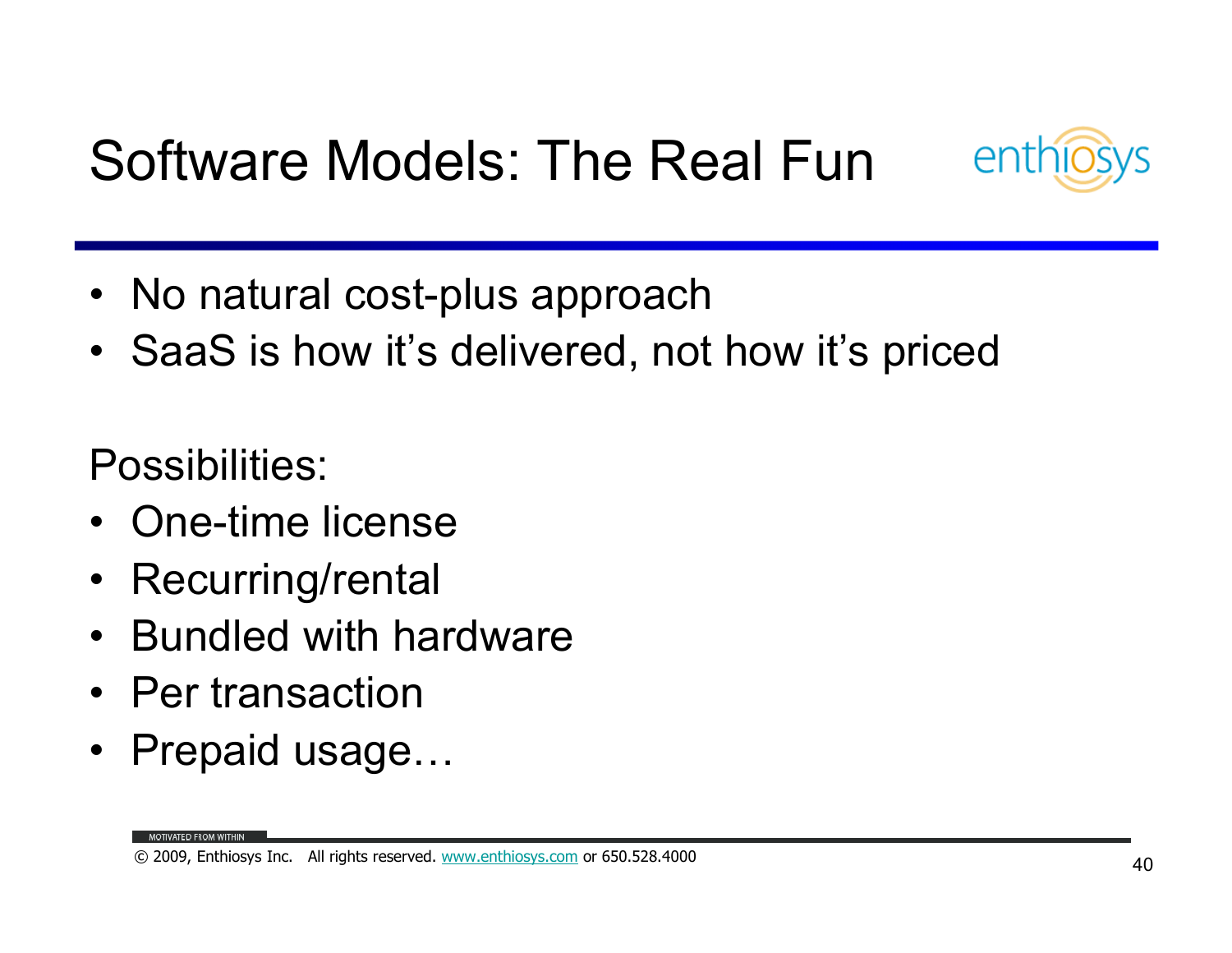

### Recurring vs. One-Time License

- $\bullet$ Not (really) about how you deliver it
- $\bullet$  One-Time Licensing
	- Perpetual or long-term license plus support
	- Pre-empt competition
	- Some upgrade fees on major releases
	- –"Selling the future"
- $\bullet$ Good because…
- $\bullet$ Bad because…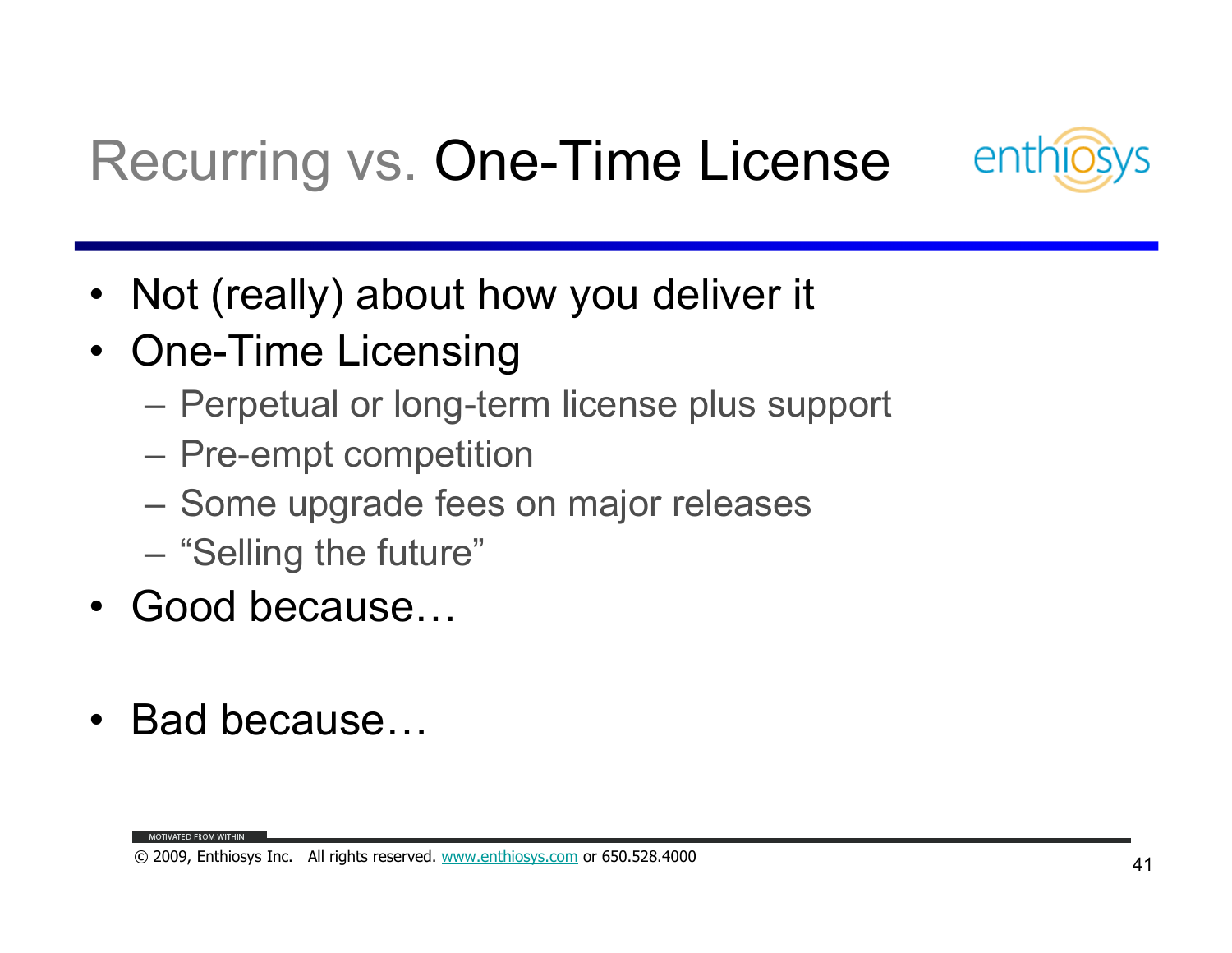

### Recurring vs. One-Time License

- $\bullet$ Not (really) about how you deliver it
- • Recurring / SaaS
	- Monthly or annual fees
	- No separate support or upgrades
	- Upsell packages of capabilities
	- –Theoretically easy to cancel
- $\bullet$ Good because…
- •Bad because…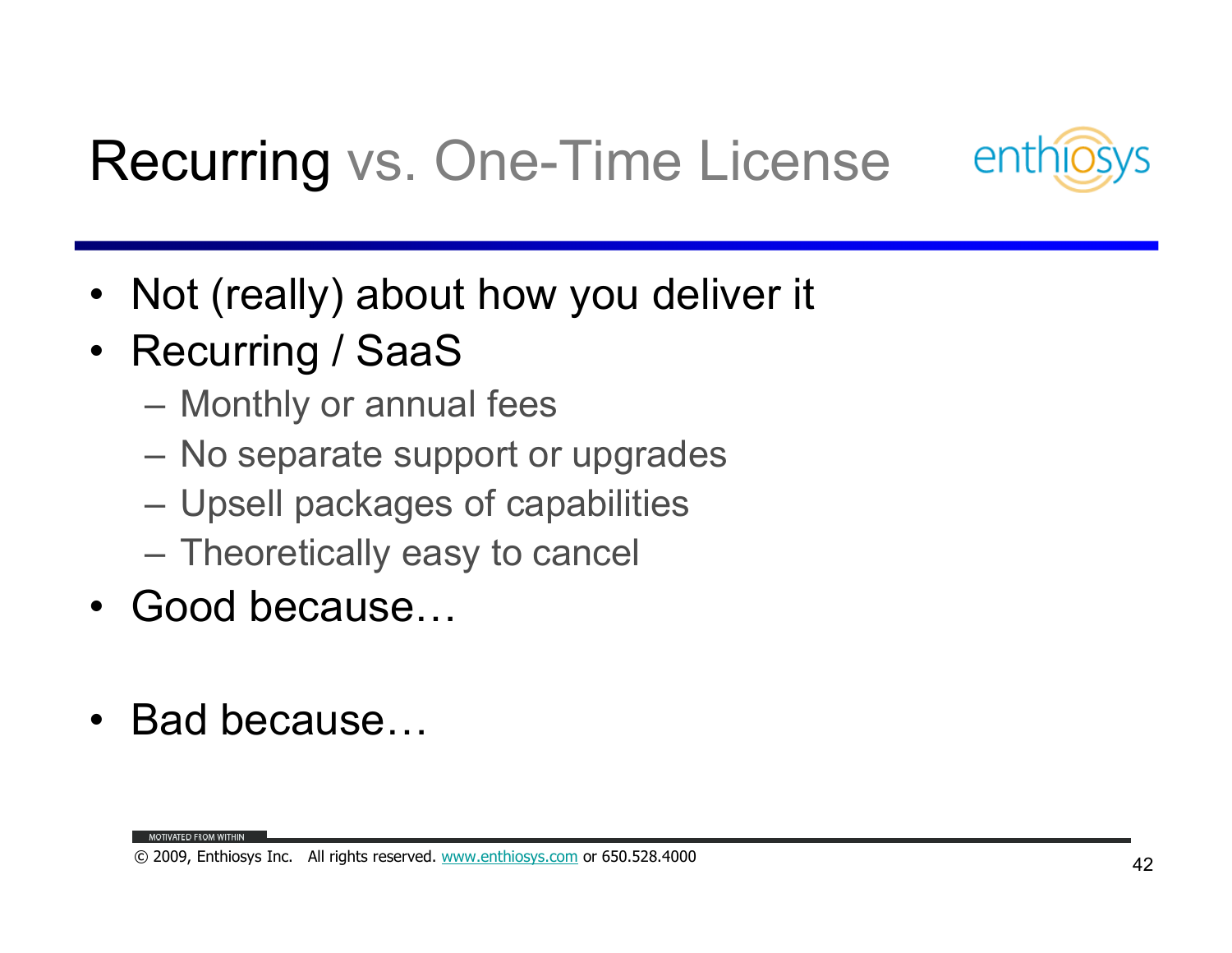#### Mixed Models



- $\bullet$  Most software solutions use multiple models
	- – Tiered capabilities (entry, standard, expert) per user per month
	- Different units for bigger customers
	- $-$  Software support levels (work hours, 7\*24)
	-
	- Separately priced "connectors"<br>
	 Additional price for data import or conversion<br>
	© 2009, Enthiosys Inc. All rights reserved. www.enthiosys.com or 650.528.4000<br>
	→ 4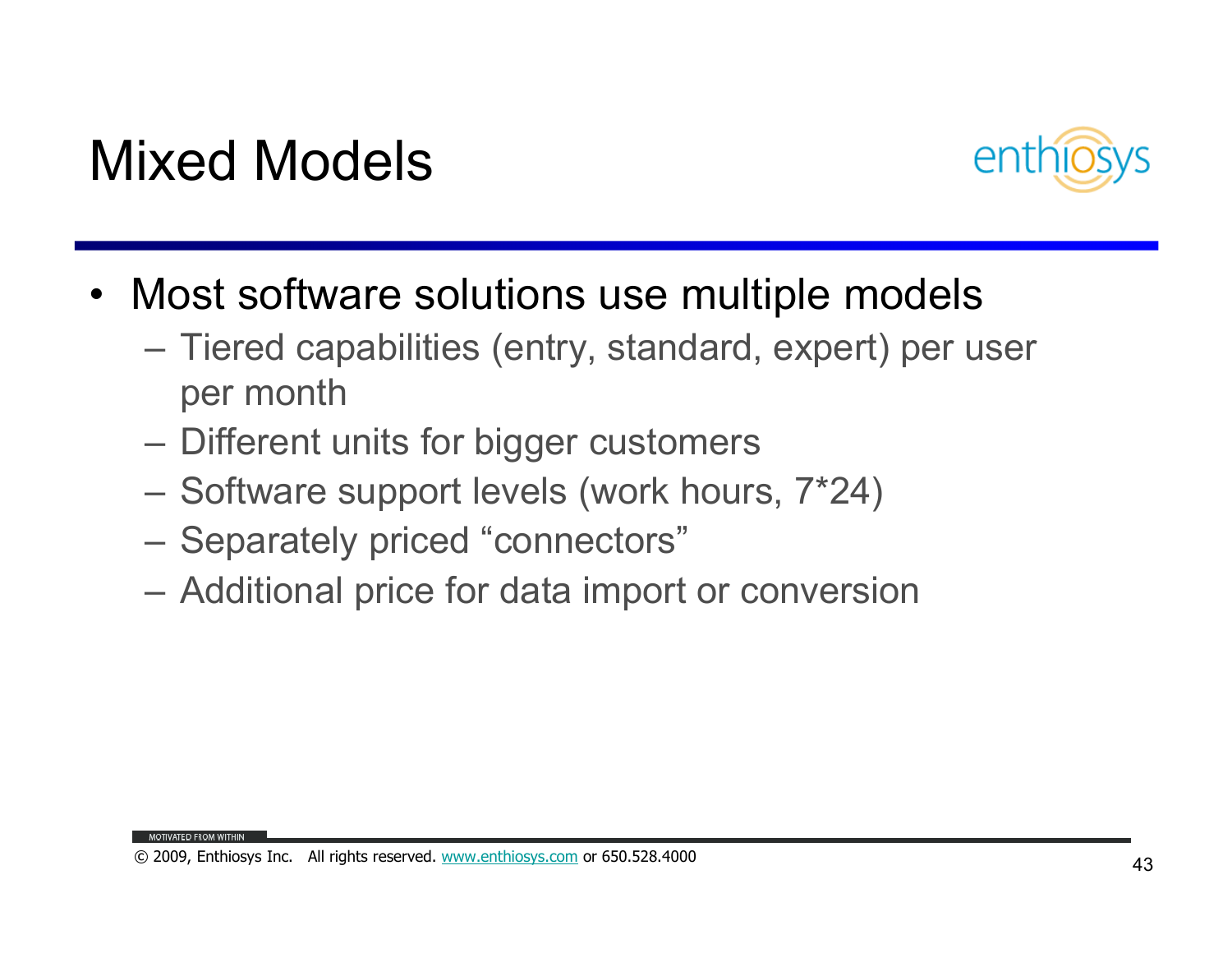#### © 2009, Enthiosys Inc. All rights reserved. www.enthiosys.com or 650.528.4000

#### Agenda

- $\bullet$ **Introductions**
- $\bullet$ Basics of Pricing
- $\bullet$ Case Study #1: Consulting
- $\bullet$ Case Study #2: iPass
- Exercise #1: Teleportation  $\bullet$
- $\bullet$ More About Software Pricing
- Exercise #2: SaaS (Innovation Games Online)



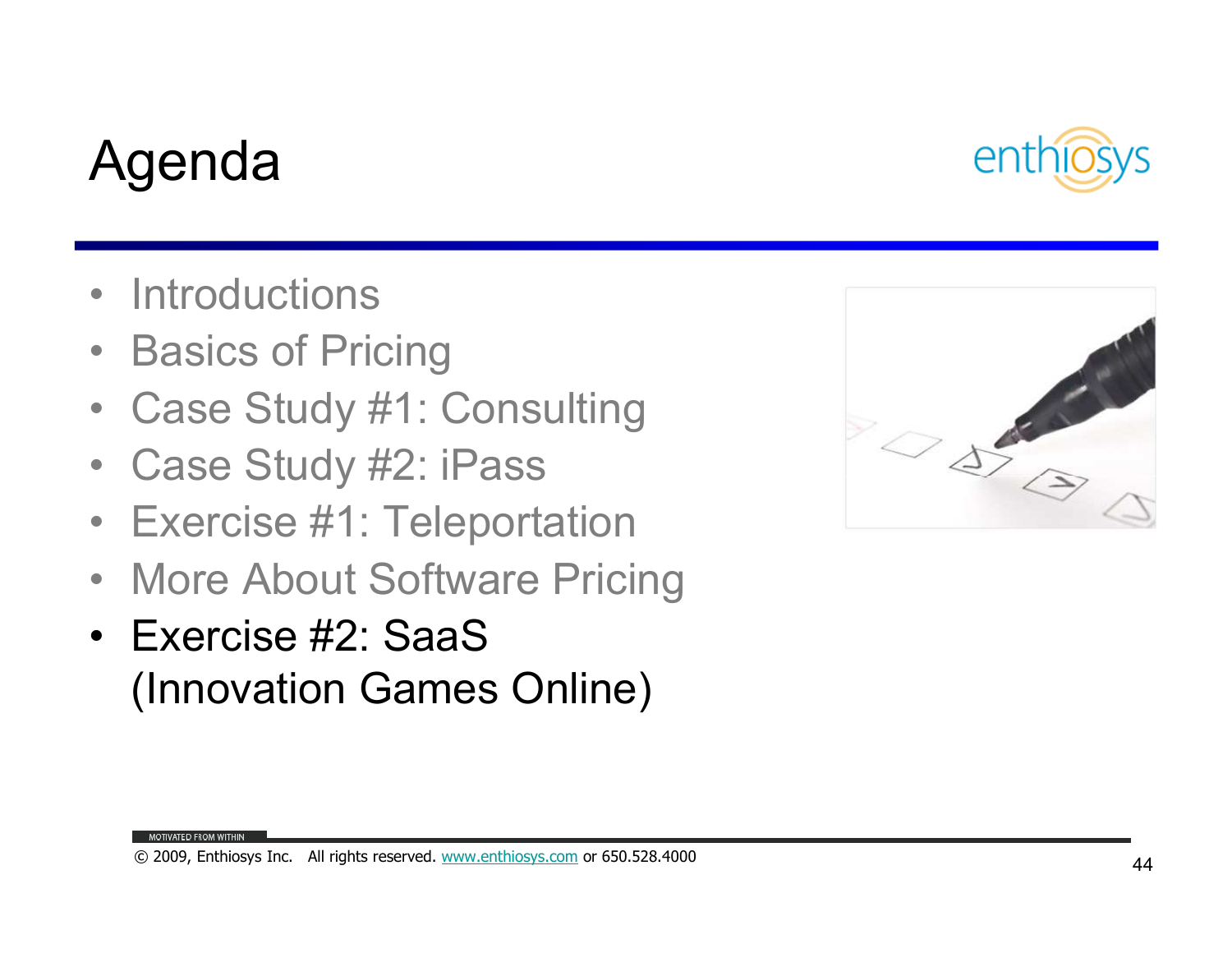#### Exercise: SaaS Pricing



- Innovation Games ® Online
	- –Extension of Luke Hohmann's Innovation Games  $^\circledR$
	- Originally conceived as face-to-face collaborative market research tools
- Target audiences
	- Product managers/marketers
	- In-house market researchers, paid consultants
	- Companies (divisions) that do frequent customer collaboration/needs-finding
	- –Not-for-profit groups, open source projects

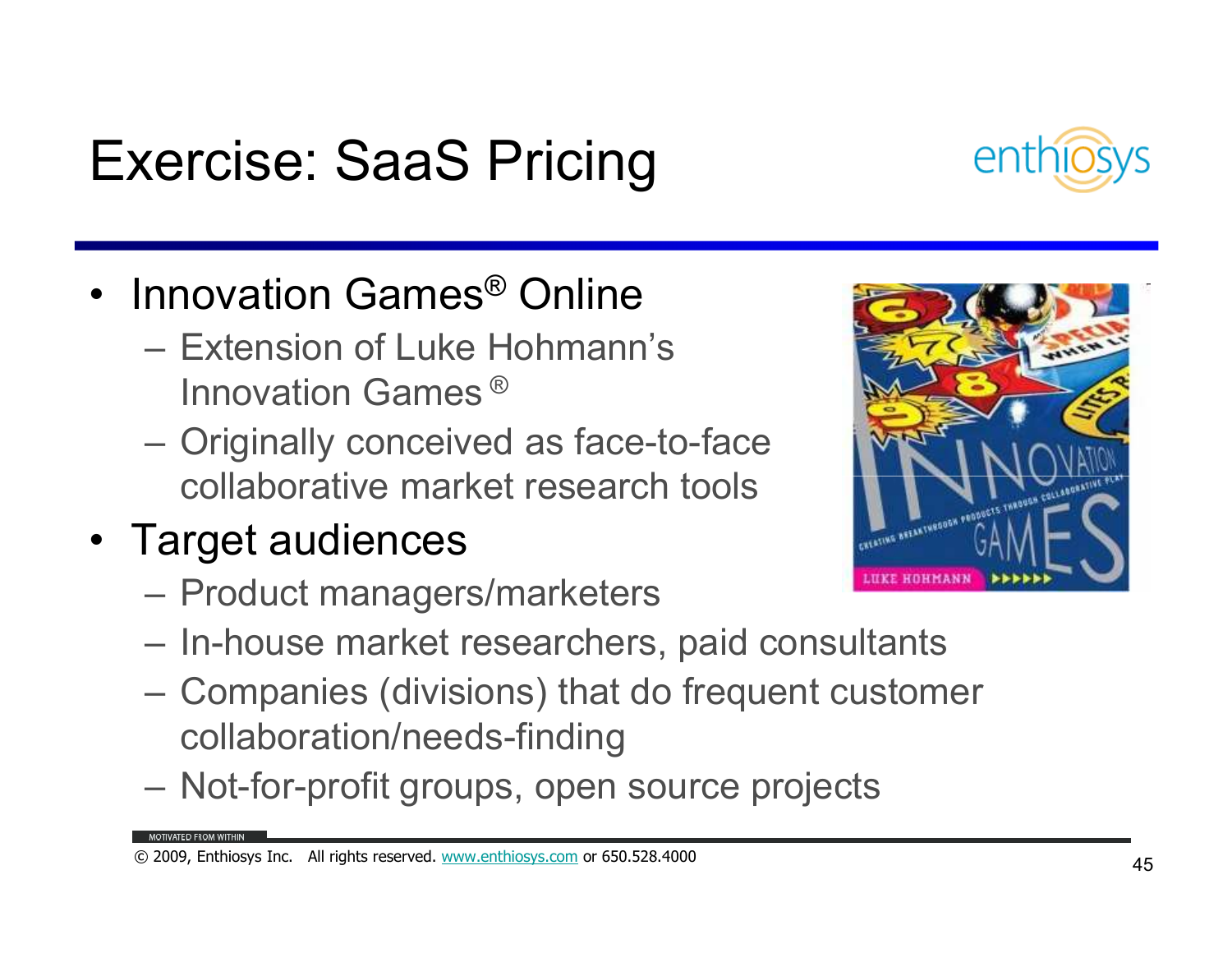#### Buy A Feature





- • An Innovation Game® where customers/prospects collaborate with a vendor to prioritize a backlog
	- Vendor gets information about the features customers want first, and reasons for their preferences reasons for their preferences
	- Product manager "**prices**" a list of potential features. Customers are<br>quien "manay" and soked to sollobarate with group to decide which given "money" and asked to collaborate with group to decide which features will be "purchased."
	- The group has only enough money for a subset of features. They negotiate for the most important items, while explaining their decisions.

© 2009, Enthiosys Inc. All rights reserved. www.enthiosys.com or 650.528.4000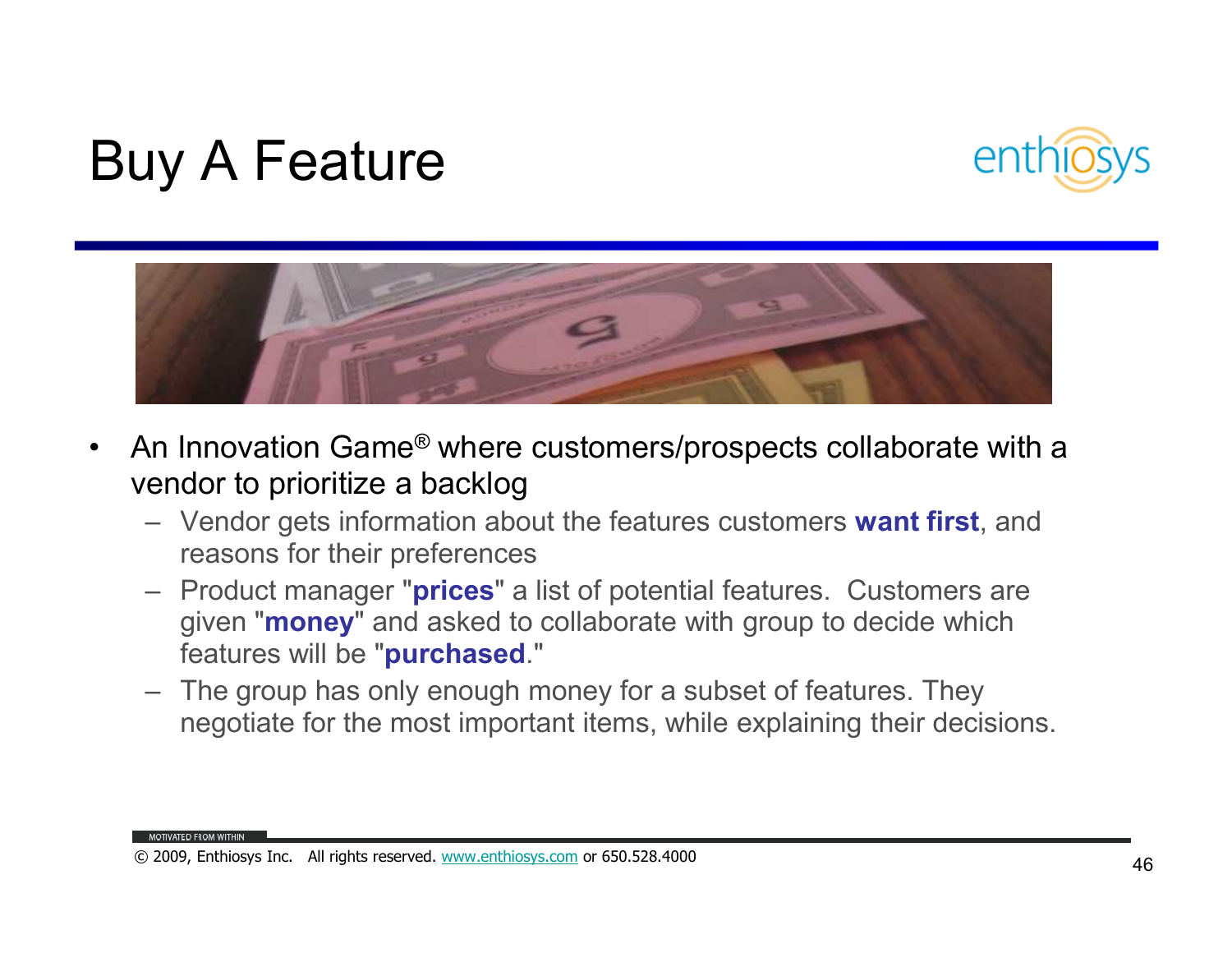### Buy A Feature Online - Backlog



| buy a feature $\mathbb S$                   |                                                                                                                                                                    |                |                                                                                                                                 |     |  |
|---------------------------------------------|--------------------------------------------------------------------------------------------------------------------------------------------------------------------|----------------|---------------------------------------------------------------------------------------------------------------------------------|-----|--|
| Home                                        | <b>Results Summary</b><br>Overview                                                                                                                                 | G1<br>G2<br>G3 | G4<br>G5                                                                                                                        |     |  |
| Logout                                      | Overview                                                                                                                                                           |                |                                                                                                                                 |     |  |
| Edit User<br>Change Password                | <b>Feature</b>                                                                                                                                                     |                | <b>Benefit</b>                                                                                                                  |     |  |
| Client Mgt<br><b>Project Administration</b> | <b>Find Nearby Friends</b><br>Provides you with a list of friends that are near<br>you based on a configurable list of friends and a<br>distance that you specify. |                | Enables you to find the friends you want-<br>and avoid the people you don't like!                                               | 107 |  |
|                                             | Unscratchable Lens<br>Specially hardened lenses that can only be<br>scratched by a material as hard as a diamond.                                                  |                | Improves durability and safety of the<br>classes.                                                                               | 18؛ |  |
|                                             | <b>Integrated Headphones</b><br>Headphones integrated into the sunglasses.                                                                                         |                | Enables you to listen to music, the radio,<br>and/or other information, such as driving<br>directions, through your sunglasses. | :59 |  |
|                                             | Unbreakable Frames<br>Frames that are strong enough to withstand<br>50psi.                                                                                         |                | Lasts longer.                                                                                                                   | :57 |  |
|                                             | Voice Command<br>Allows you to control all ieSunglass programs<br>through voice commands.                                                                          |                | Enables you to easily control the device<br>while your driving, providing much higher<br>degrees of safety.                     | ำ82 |  |
|                                             | <b>Landmark Lessons</b><br>Provides detailed information on nearby<br>landmarks.                                                                                   |                | Enables you to learn about and therefore<br>more fully enjoy cities thar you're visiting.                                       | ∘61 |  |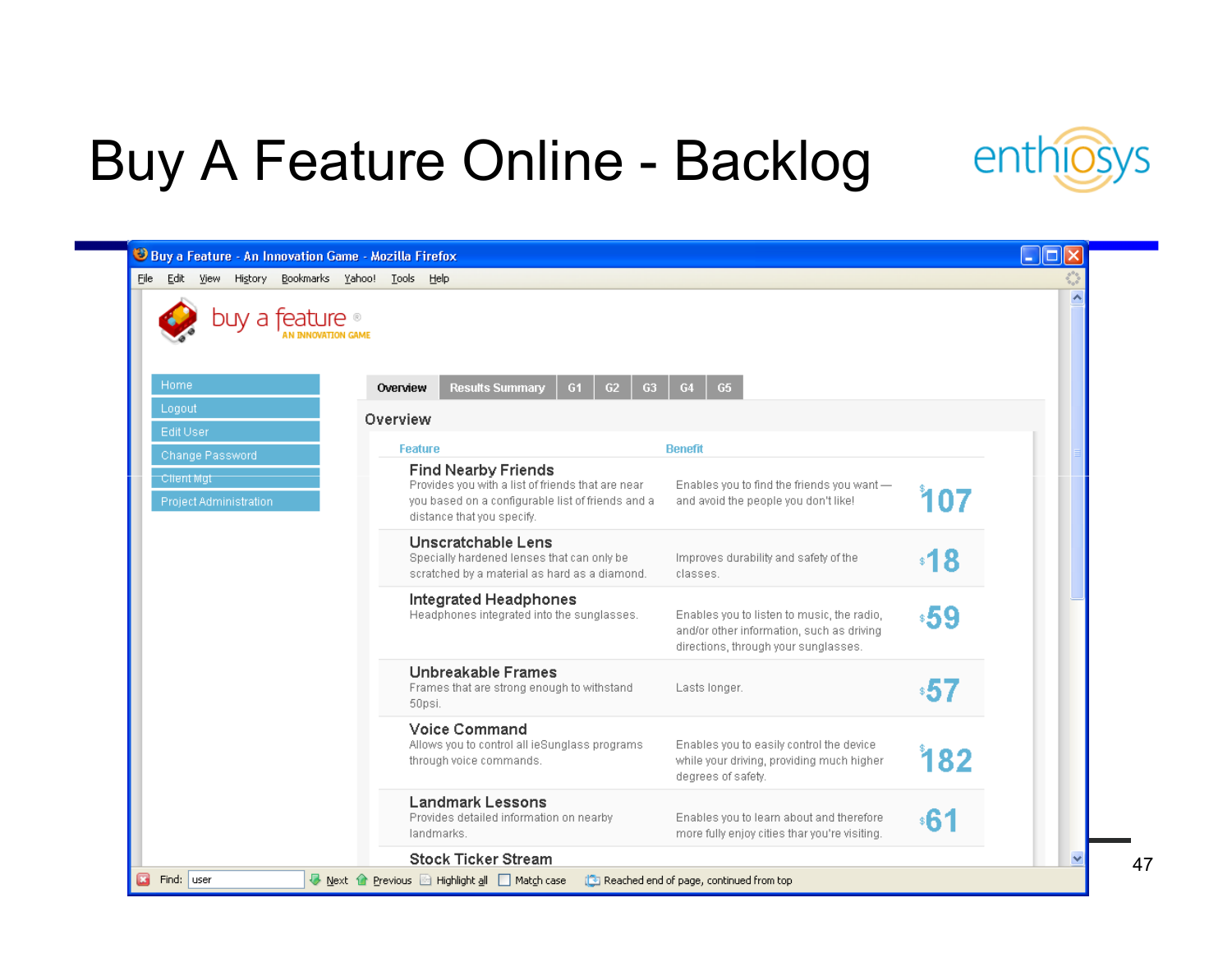# Buy A Feature Online - Underway enthiosys



| STOP BUYING               | PRINTABLE FEATURE LIST |                | Nancy | Don  | Eloise | Linda | Luke |
|---------------------------|------------------------|----------------|-------|------|--------|-------|------|
|                           |                        | <b>BUDGET</b>  | \$50  | \$50 | \$50   | \$50  | \$50 |
|                           | Price                  | <b>EALANCE</b> | \$15  | \$12 | \$35   | \$10  | \$38 |
| Find Nearby Friends       | \$107                  | \$95           |       |      |        |       | \$12 |
| Unscratchable Lens        |                        | \$18 PURCHASED |       | \$18 |        |       |      |
| ntegrated Headphones      | \$59                   | \$59           |       |      |        |       |      |
| Unbreakable Frames        | \$57                   | \$22           |       | \$20 | \$15   |       |      |
| Voice Command             | \$182                  | \$147          | \$35  |      |        |       |      |
| Landmark Lessons          | \$61                   | \$61           |       |      |        |       |      |
| Stock Ticker Stream       | \$157                  | \$157          |       |      |        |       |      |
| Darkness Controls         | \$21                   | \$21           |       |      |        |       |      |
| <b>Traffic Directions</b> | \$105                  | \$65           |       |      |        | \$40  |      |
| Streaming Music           | \$60                   | \$60           |       |      |        |       |      |
| RSS Streaming             | \$11                   | \$11           |       |      |        |       |      |
| Mind Blocks               | \$12                   | \$12           |       |      |        |       |      |

| System | <b>Welcome</b>                                                                             |  |
|--------|--------------------------------------------------------------------------------------------|--|
| System | Let's start the game you can bid now                                                       |  |
| Nancy  | I think voice command is important, anyone agree?                                          |  |
| Don    | biggest issue for me is scratches/sitting on glasses. Unbreakable?                         |  |
| Eloise | agree I've bought 3 pair of reading classes so far this year                               |  |
| Eloise | \$15 for me against unbreakable frames                                                     |  |
| Linda  | traffic direction first. I hate paying extra for GPS when I'm traveling. \$40 for me there |  |

| <b>FROM WITHIN</b>                                    |  |     | <b>CONTRACTOR</b>                               |
|-------------------------------------------------------|--|-----|-------------------------------------------------|
| <b>ጋበበር</b><br>$\odot$<br>-nthiosvs<br>Inc.<br>$-000$ |  | Don | Whispe<br>and the control of the control of the |

| $5 - 1$ |
|---------|
|         |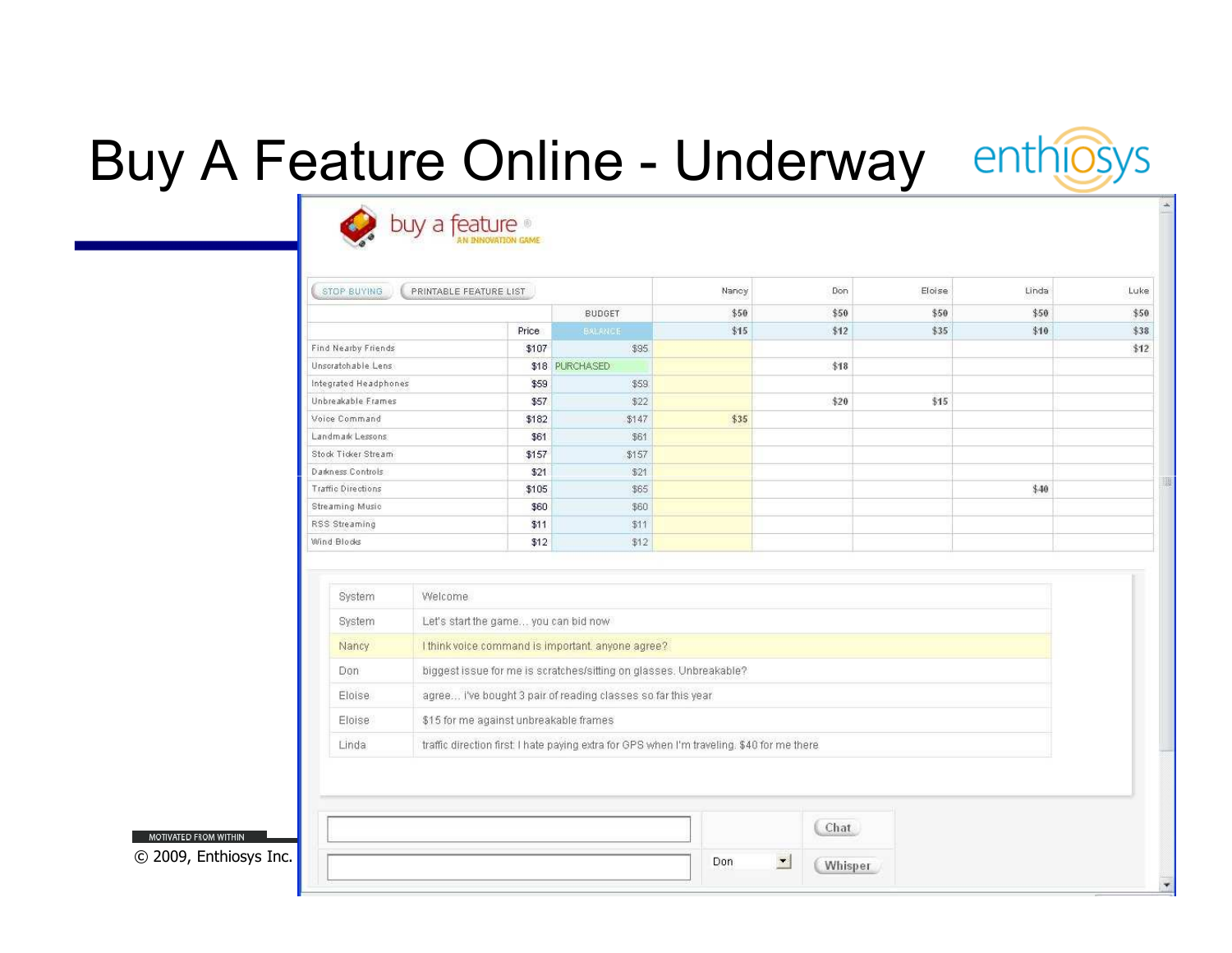### Buy A Feature Online - Results

enthios ys

| Home                         | <b>Results Summary</b><br>Overview | G2<br>G1<br>63   | 65 <sub>1</sub><br>64 |                   |  |
|------------------------------|------------------------------------|------------------|-----------------------|-------------------|--|
| Logout                       | ie-sunglasses                      |                  |                       |                   |  |
| Edit User<br>Change Password |                                    | <b>Purchases</b> | <b>Bids</b>           | <b>Chats View</b> |  |
| Client Mgt                   | <b>Unscratchable Lens</b>          |                  |                       |                   |  |
| Project Administration       | Unbreakable Frames                 |                  |                       |                   |  |
|                              | <b>Darkness Controls</b>           |                  |                       |                   |  |
|                              | <b>Find Nearby Friends</b>         |                  |                       |                   |  |
|                              | <b>Integrated Headphones</b>       |                  |                       |                   |  |
|                              | <b>Traffic Directions</b>          |                  |                       |                   |  |
|                              | <b>Wind Blocks</b>                 |                  |                       |                   |  |
|                              | <b>RSS Streaming</b>               |                  |                       |                   |  |
|                              | <b>Voice Command</b>               |                  |                       |                   |  |
|                              | <b>Landmark Lessons</b>            |                  |                       |                   |  |
|                              | <b>Stock Ticker Stream</b>         |                  |                       |                   |  |
|                              | <b>Streaming Music</b>             |                  |                       |                   |  |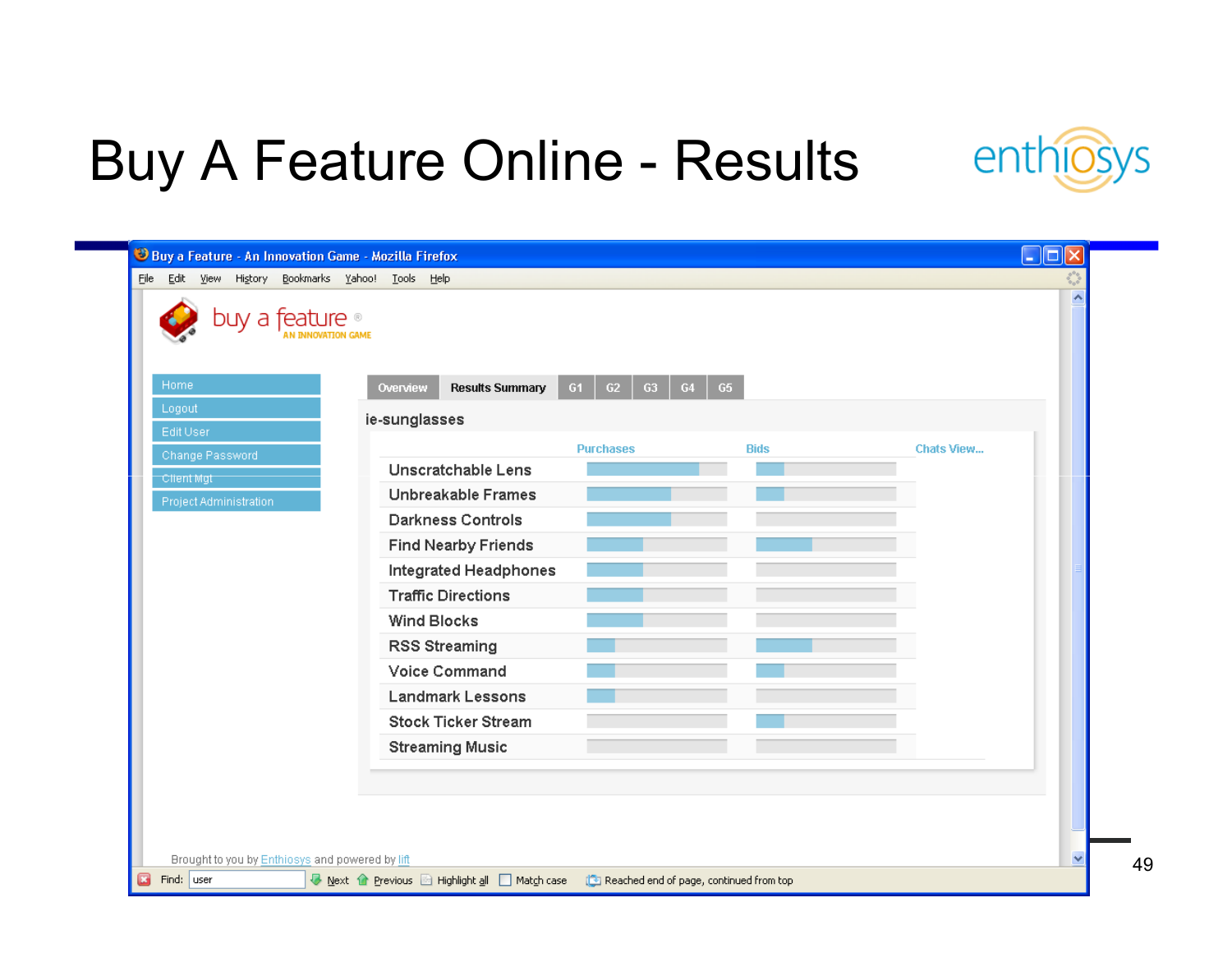



- Describe a persona and use case
- How will customer value this service? — Competitive options
- Natural unit of value exchange?
- "Quantity one" price?
- Levels, tiers or bundles?

#### $\bullet$ Present your recommendations

© 2009, Enthiosys Inc. All rights reserved. www.enthiosys.com or 650.528.4000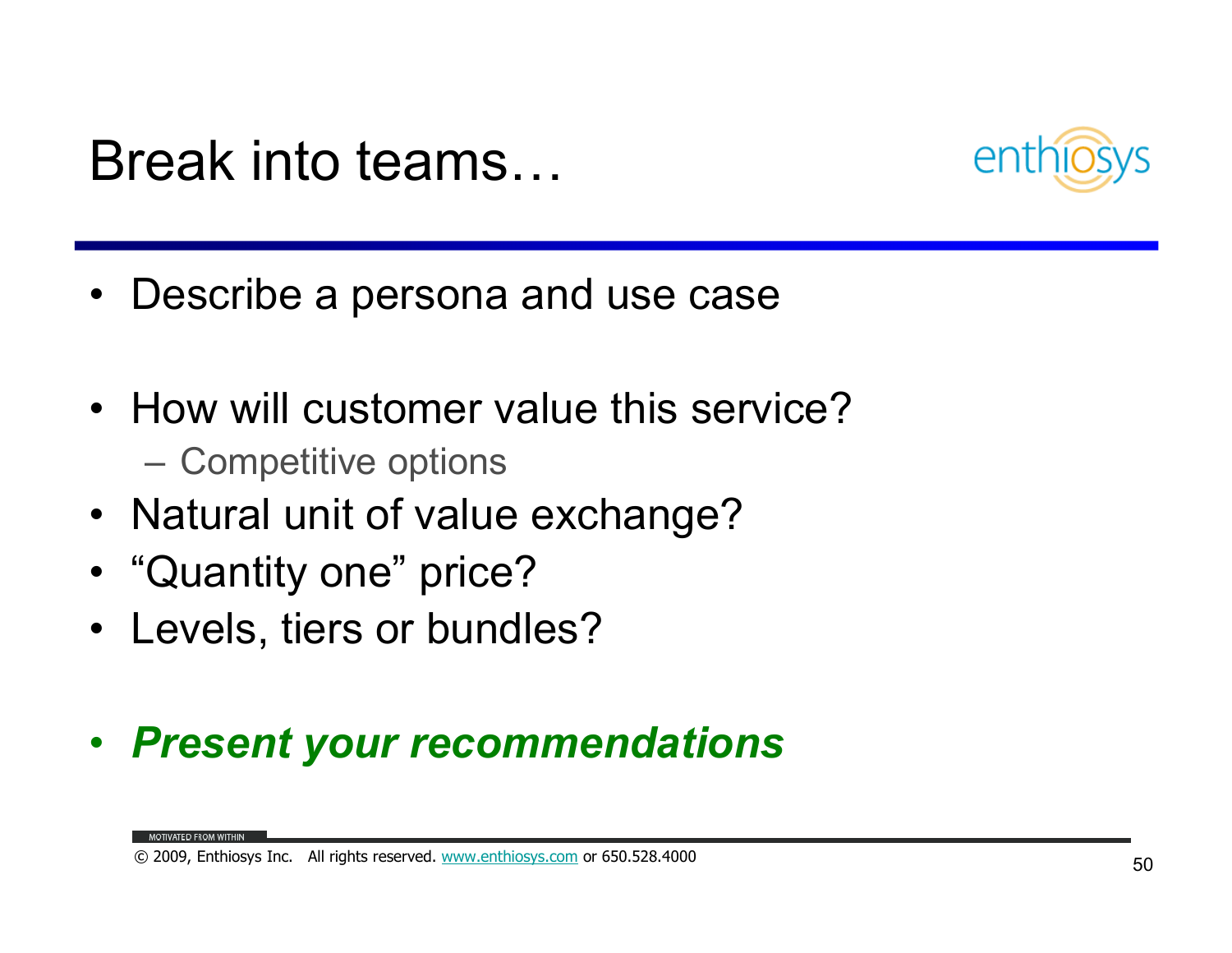



- Market pricing starts with audience's pain
- Pricing model aligned with pain
	- Units make sense
	- Savings >> price
	- **KISS**
- $\bullet$ Must support business model
- •Complex pricing plans impede sales process
- $\bullet$  Invest in research if you can
	- Competition, interviews, historical databases